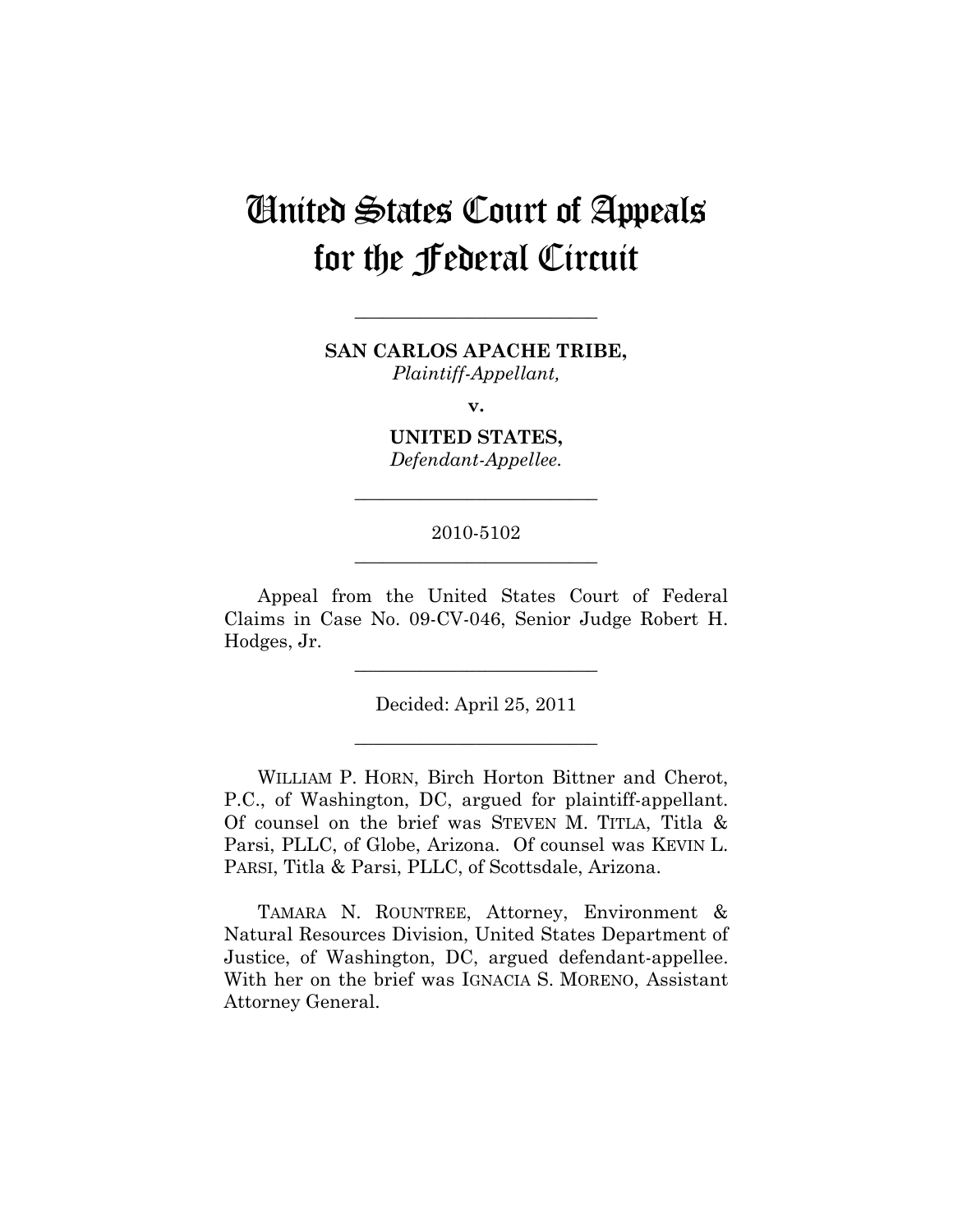Before NEWMAN, LOURIE, and MOORE, *Circuit Judges*.

**\_\_\_\_\_\_\_\_\_\_\_\_\_\_\_\_\_\_\_\_\_\_\_\_\_\_** 

Opinion for the court filed by *Circuit Judge* LOURIE. Dissenting opinion filed by *Circuit Judge* NEWMAN.

## LOURIE, *Circuit Judge*.

The San Carlos Apache Tribe ("Tribe") appeals from a decision of the United States Court of Federal Claims, which dismissed the Tribe's monetary damages claim against the United States for an alleged breach of fiduciary duty relating to water rights in the Gila River. Because the Court of Federal Claims correctly granted the government's motion to dismiss the Tribe's claim for lack of jurisdiction, we affirm.

#### **BACKGROUND**

The San Carlos Apache Reservation borders the Gila River. Compl. at 1; *see also In re the Gen. Adjudication of All Rights to Use Water in the Gila River Sys. & Source*, 127 P.3d 882, 885 (Ariz. 2006) ("*Gen. Adjudication*"). The river flows in a westerly direction across Arizona through semi-arid and desert lands requiring irrigation for successful agricultural or horticultural use. *Gen. Adjudication*, 127 P.3d at 885 n.1. In 1925, in connection with a federal project to dam the Gila River and provide water to surrounding landowners, the United States filed a complaint on behalf of the Tribe and other parties in the United States District Court for the District of Arizona to obtain a declaration of water rights to the Gila River (the "Globe Equity Litigation"). *See San Carlos Apache Tribe v. United States*, No. 09-46, at 1 (Fed. Cl. Mar. 25, 2010) ("*Op.*").

In 1935, following ten years of litigation, the district court approved a settlement among the parties; the con-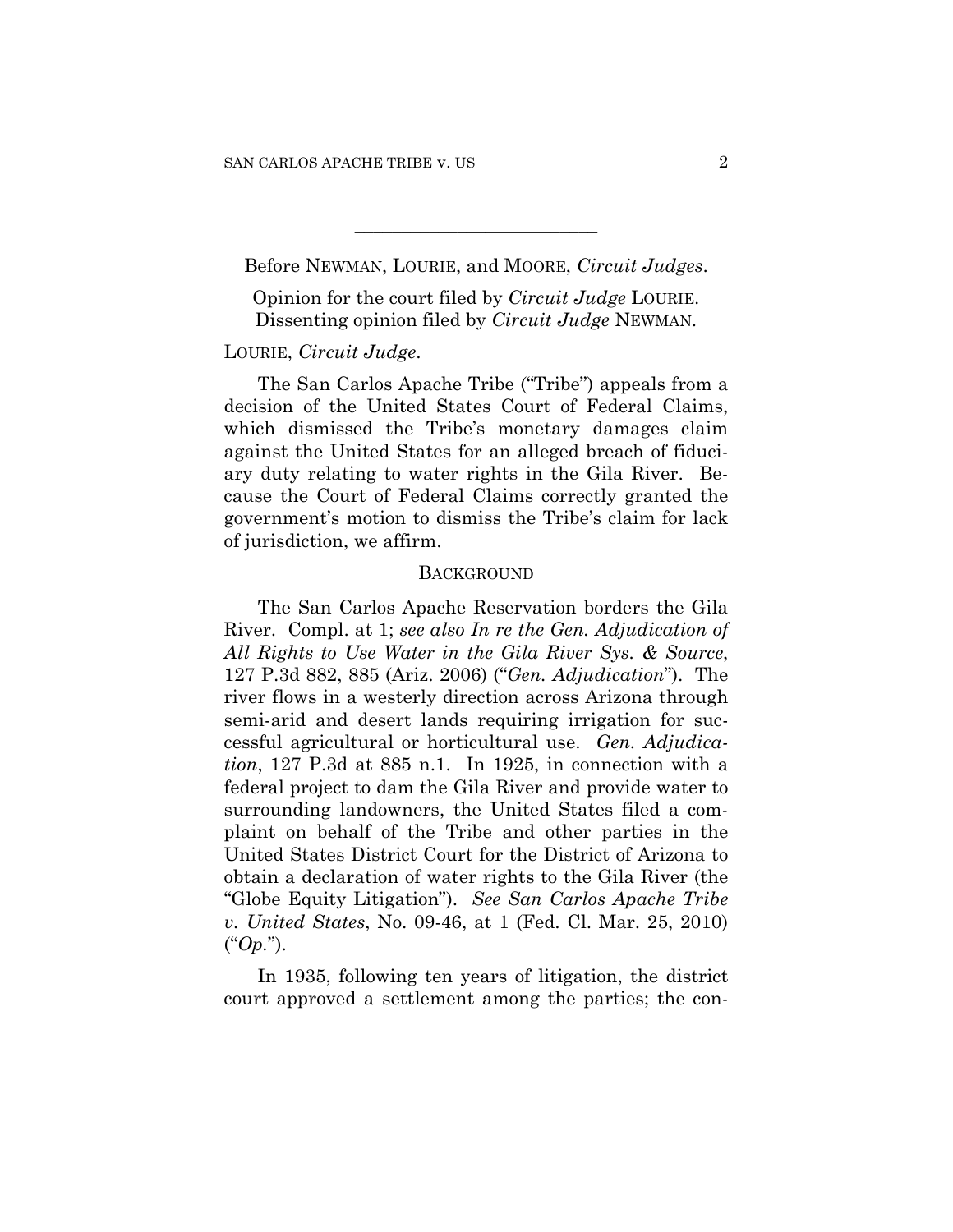sent decree is known as the "Globe Equity Decree" ("Decree"). *Id.* The Decree grants the Tribe 6,000 acre-feet of water from the Gila River each irrigation season for irrigating 1,000 acres of land. *Id.*; Answering Br. Def.- Appellee at A36, 2010 WL 3758727 ("Appellee Br."). The Decree states that the parties have "concluded and settled all issues" pertaining to Gila River water rights. *Op.* at 1; *see also* Appellee Br. at A26. The Decree further states that the parties' settlement is "embodied in and confirmed and made effective by" the Decree, which "defin[es] and adjudicat[es] the[] claims and rights" of the parties. Appellee Br. at A26. In addition, the Decree states:

That each and all of the parties to whom rights to water are decreed in this cause (and the persons, estates, interests and ownerships represented by such thereof as are sued in a representative capacity herein), their assigns and successors in interest, servants, agents, attorneys and all persons claiming by, through or under them and their successors, are hereby forever enjoined and restrained from asserting or claiming—as against any of the parties herein, their assigns or successors, or their rights as decreed herein—any right, title or interest in or to the waters of the Gila River, or any thereof, except the rights specified, determined and allowed by this decree, and each and all thereof are hereby perpetually restrained and enjoined from diverting, taking or interfering in any way with the waters of the Gila River or any part thereof . . . .

#### *Id.* at A51.

The government filed another water rights claim on behalf of the Tribe in 1979. *Op.* at 2; *see also Arizona v. San Carlos Apache Tribe*, 463 U.S. 545, 558 (1983).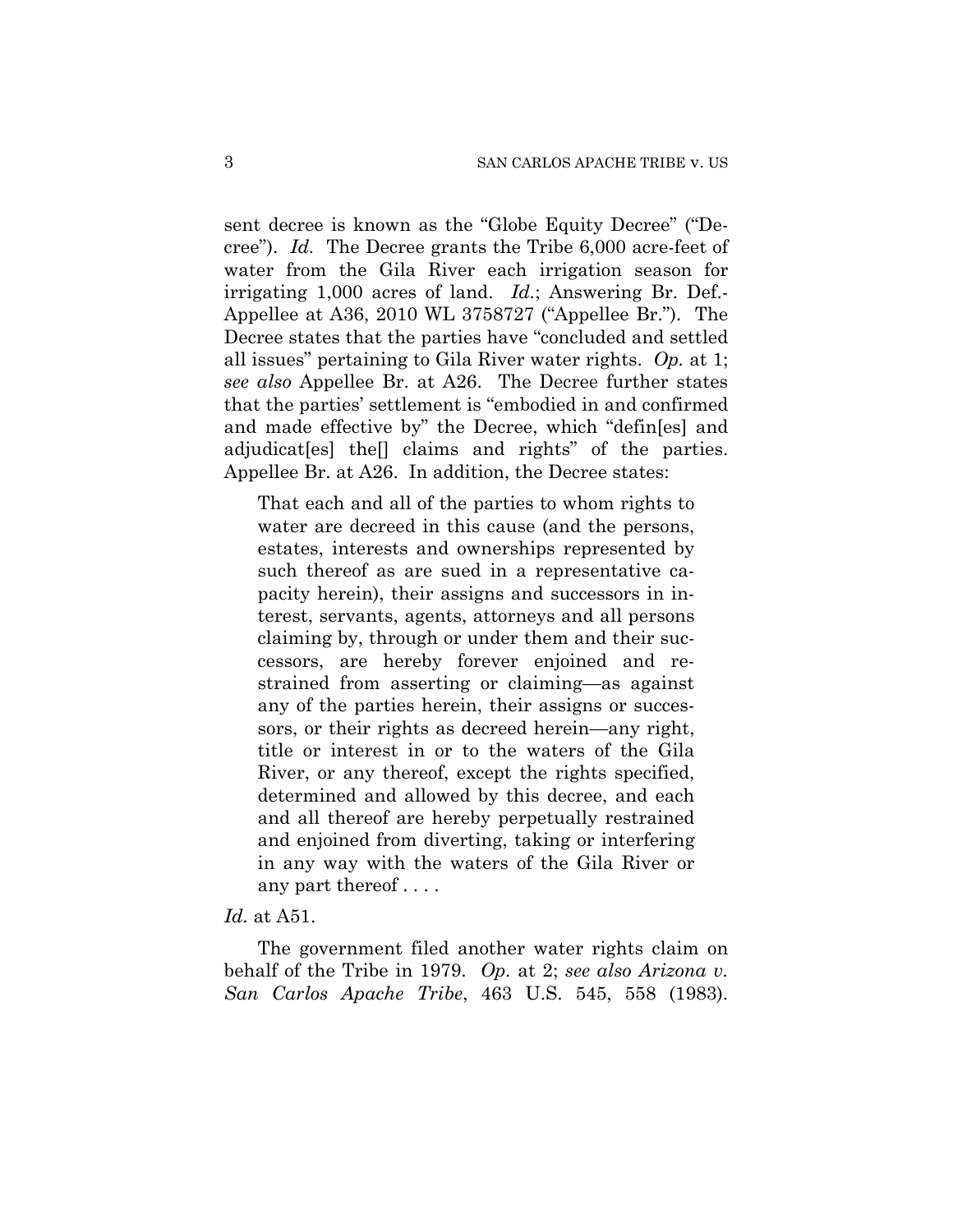Eventually, this claim was consolidated with other parties' water rights claims in the Gila River general stream adjudication ("Arizona Adjudication") in Arizona state court. *See Gen. Adjudication*, 127 P.3d at 886. In 2001, certain parties to the Arizona Adjudication asserted that the Tribe's water rights claims were barred by the *res judicata* effect of the Decree. *Id.* In response, the Tribe argued that it is not bound by the Decree, because it was not in privity with the United States in the Globe Equity Litigation. *Id.* at 896. The Tribe also argued that, in the litigation leading to the Decree, the United States as trustee for the Tribe sought water rights only under the theory of prior appropriation; thus, the Decree does not cover the Tribe's aboriginal water rights or federal reserved ("*Winters*") water rights. *Id.* at 888; *see also Winters v. United States*, 207 U.S. 564, 576-77 (1908); A. Dan Carlock, Law of Water Rights and Resources § 9:39 (2010).

The matter was appealed to the Arizona Supreme Court, which in 2006 declined on the basis of comity to consider the Tribe's argument that the Decree is not binding on the Tribe. *Gen. Adjudication*, 127 P.3d at 901. In essence, the court held that the proper forum for challenging the interpretation and enforcement of the Decree was the United States District Court for the District of Arizona, not Arizona state court.[1](#page-3-0) *Id.* at 900-01. The Arizona Supreme Court further held that the Decree resolved all of the Tribe's water rights, under all theories,

 $\overline{a}$ 

<span id="page-3-0"></span><sup>&</sup>lt;sup>1</sup> The Arizona Supreme Court noted that the Tribe had received permission to intervene in an ongoing litigation in the United States District Court for the District of Arizona over enforcement of the Decree, but that the Tribe had "declared that it 'does not seek to litigate rights to additional Gila River water in this matter.'" *General Adjudication*, 127 P.3d at 900.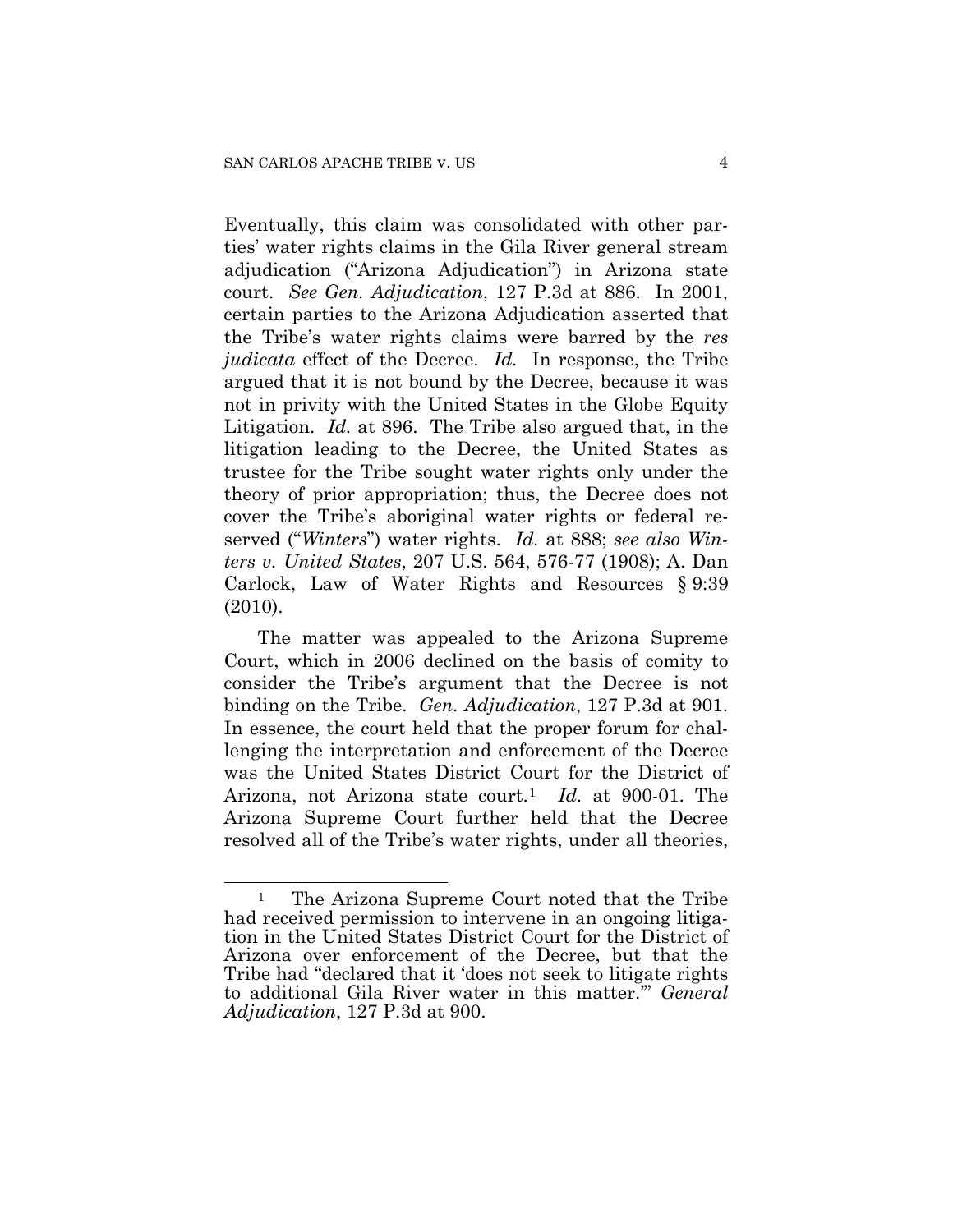and thus precludes any further claim by the Tribe to the waters of the Gila River. *Id.* at 895. The Arizona Supreme Court noted that it "express[ed] no opinion as to what other remedies, if any, might be available to the Tribe for the Government's allegedly inadequate representation." *Id.* at 901 n.21.

On January 23, 2009, the Tribe filed a complaint in the United States Court of Federal Claims for monetary damages. The Tribe alleged that "[t]he United States' inadequate representation and failure to secure and protect the [Tribe's] aboriginal and federal reserved water rights under the Decree for a permanent Tribal homeland constitutes a serious breach of fiduciary duty which it owed to the [Tribe]." Compl. at 4. The Tribe asserted that its claim against the United States for monetary damages did not become ripe until the 2006 decision of the Arizona Supreme Court. *Id.* at 18.

The government filed a motion to dismiss for lack of jurisdiction, arguing, *inter alia*, that the Tribe's claim is barred by the six-year statute of limitations set forth in 28 U.S.C. § 2501. Def.'s Mot. to Dismiss at 1. The Court of Federal Claims granted the government's motion to dismiss. *Op.* at 3. The court held that the Tribe's claim against the government accrued in 1935 upon entry of the Decree and that it was therefore barred by the six-year statute of limitations. *Id.*

The Tribe timely appealed from the court's decision to dismiss its claim. We have jurisdiction over final judgments of the Court of Federal Claims pursuant to 28 U.S.C. § 1295(a)(3).

#### **DISCUSSION**

The statute of limitations provided by 28 U.S.C. § 2501 is jurisdictional in the Court of Federal Claims.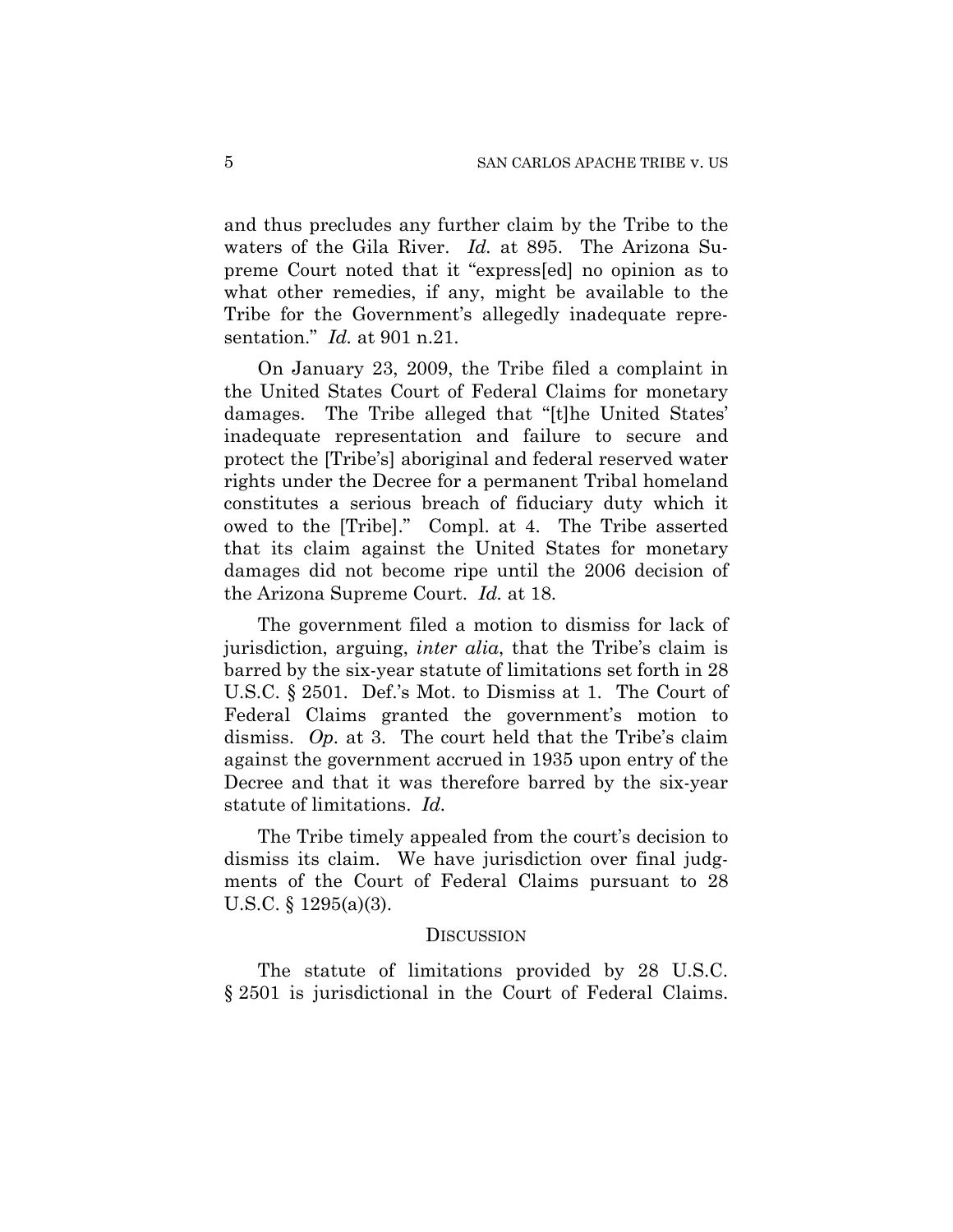*John R. Sand & Gravel Co. v. United States*, 552 U.S. 130, 134 (2008); *Hopland Band of Pomo Indians v. United States*, 855 F.2d 1573, 1576-77 (Fed. Cir. 1988) ("The 6 year statute of limitations on actions against the United States is a jurisdictional requirement attached by Congress as a condition of the government's waiver of sovereign immunity and, as such, must be strictly construed."). Whether the Court of Federal Claims possesses jurisdiction over a claim is a question of law subject to *de novo* review. *Western Co. v. United States*, 323 F.3d 1024, 1029 (Fed. Cir. 2003). In reviewing the propriety of the court's dismissal, we accept as true the facts alleged in the Tribe's complaint. *Catawba Indian Tribe v. United States*, 982 F.2d 1564, 1568-69 (Fed. Cir. 1993).

An action brought under the Tucker Act is timebarred unless it is "filed within six years of the date that the cause of action accrued." *Fallini v. United States*, 56 F.3d 1378, 1380 (Fed. Cir. 1995); *see also* 28 U.S.C. § 2501 (2006) ("Every claim of which the United States Court of Federal Claims has jurisdiction shall be barred unless the petition thereon is filed within six years after such claim first accrues."). A cause of action against the government has first accrued "when all the events which fix the government's alleged liability have occurred and the plaintiff was or should have been aware of their existence." *Hopland Band*, 855 F.2d at 1577 (emphasis omitted). Moreover, "[t]he question whether the pertinent events have occurred is determined under an objective standard; a plaintiff does not have to possess actual knowledge of all the relevant facts in order for the cause of action to accrue." *Fallini*, 56 F.3d at 1380. This objective standard applies to the accrual of a claim for breach of fiduciary duty. *See Jones v. United States*, 801 F.2d 1334, 1335 (Fed. Cir. 1986) ("Generally, an action for breach of fidu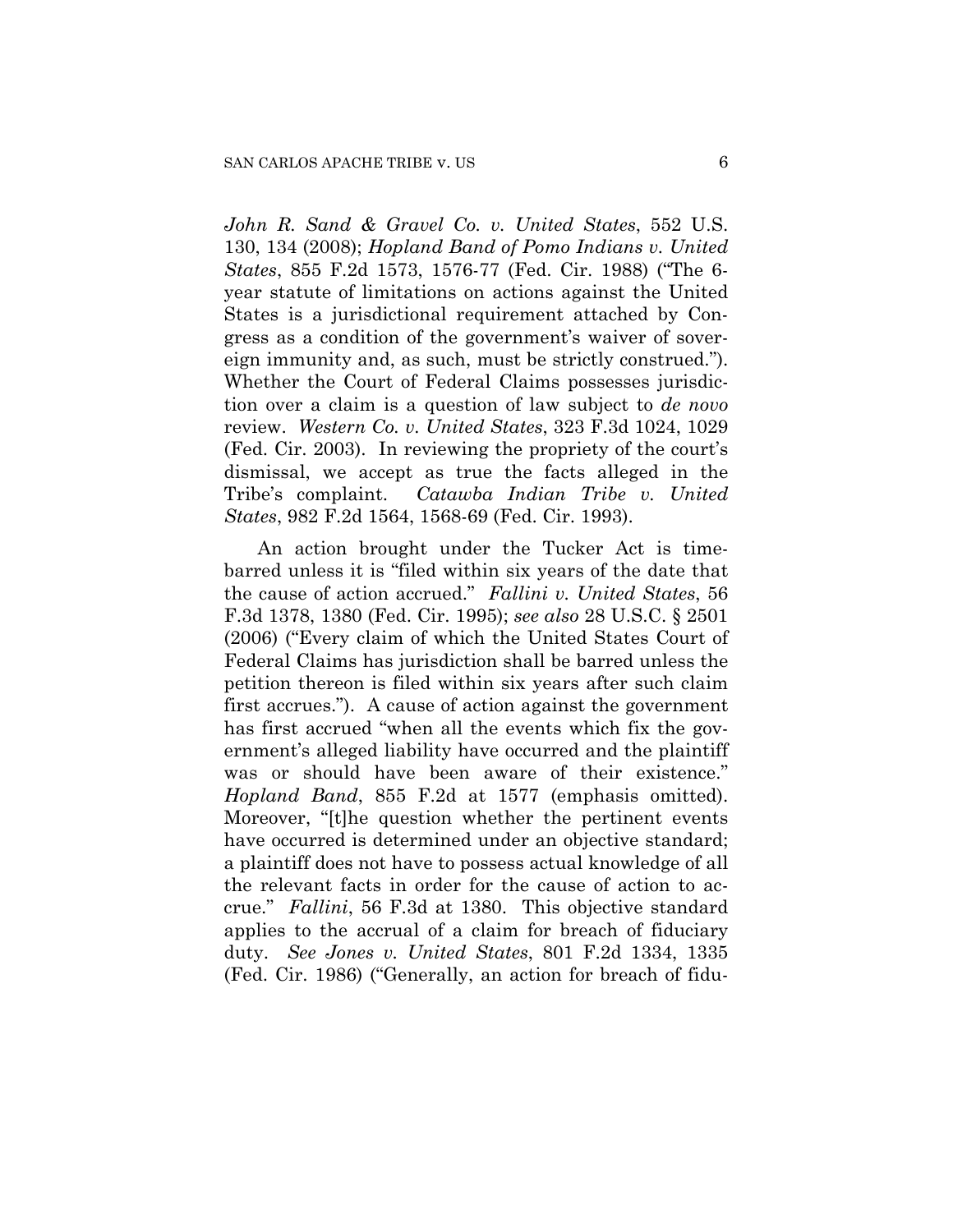ciary duty accrues when the trust beneficiary knew or should have known of the breach.").

On appeal, the Tribe argues that the Court of Federal Claims erred by dismissing its claim. The Tribe asserts that its claim against the government accrued in 2006 following the decision of the Arizona Supreme Court, and is therefore within the six-year statute of limitations under 28 U.S.C. § 2501. The Tribe contends that, due to the government's legally inadequate representation of the Tribe in the Globe Equity Litigation, it was not clear until 2006 that the Tribe was in fact bound by the Decree.

The Tribe also argues that the scope of the Decree remained unclear until the Arizona Supreme Court held that the Decree precluded any claims by the Tribe for additional water rights from the Gila River. The Tribe points out that the United States, as trustee for the Tribe, continued to support the Tribe's claims for additional water rights until 2006, and the Tribe contends that it had no notice that the Decree precluded additional water rights. The Tribe thus argues that, as a beneficiary, it was entitled to rely on the government's good faith and expertise without having to sue for money damages prior to the 2006 Decision. Further, the Tribe argues that because the government did not repudiate its role as the Tribe's trustee until 2006, the Tribe's claim for breach of fiduciary duty did not begin to accrue until then.

The government argues that the Tribe's claim is untimely and barred by the statute of limitations. The government contends that a claim against a trustee for breach of trust accrues when the beneficiary objectively knew or should have known of the breach. The government points out that the basis of the Tribe's present claim is the plain language of the Decree itself, demonstrating that the Tribe's claim was "inherently knowable" to the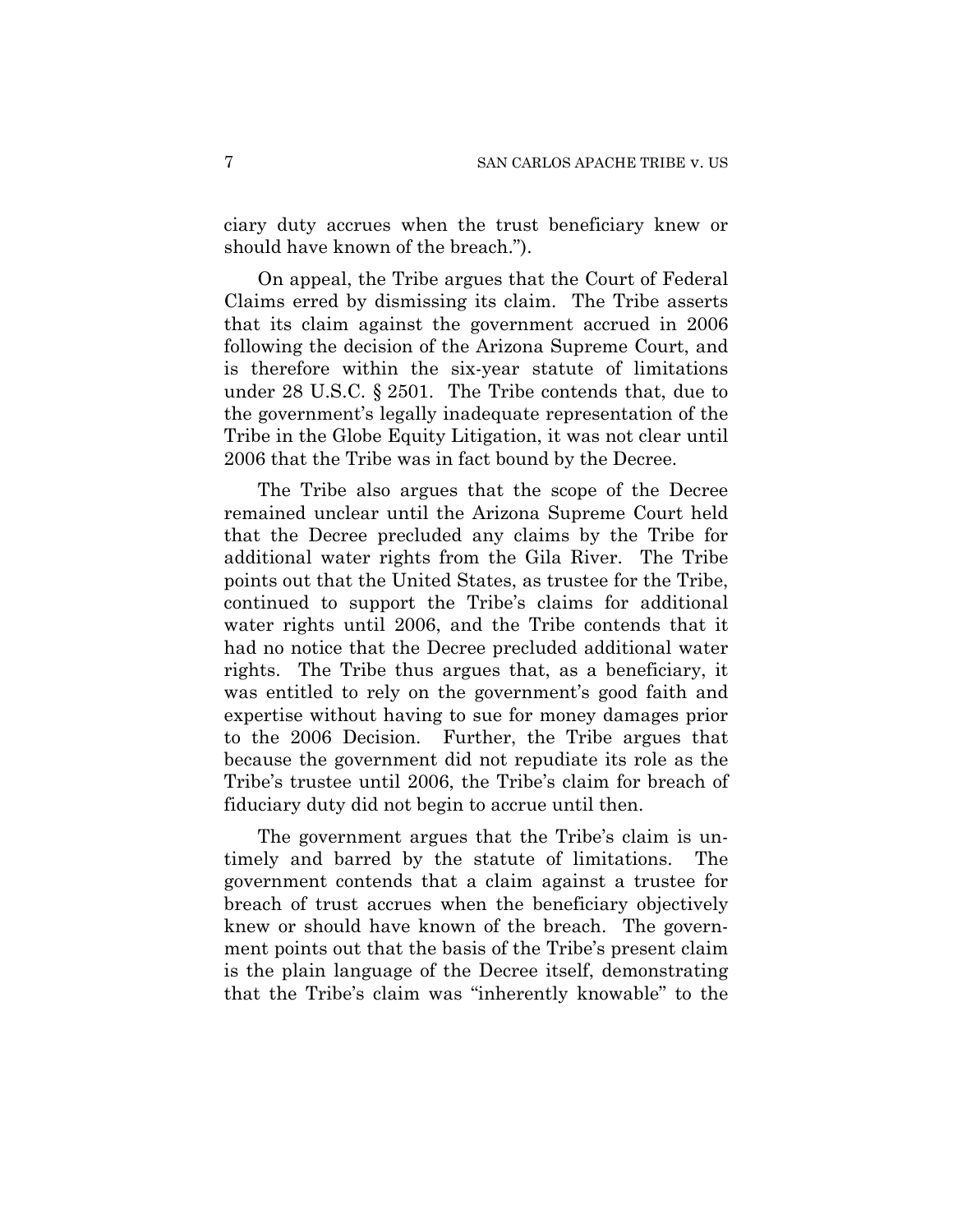Tribe in 1935. Appellee Br. at 11. The government further argues that the decision of the Arizona Supreme Court in 2006 did not fix the basis of the Tribe's claim; at most, the decision clarified the possible damages associated with the claim. Therefore, the government argues, the Arizona Supreme Court's decision did not affect whether the Tribe knew or should have known that its claim existed.

We agree with the government that the Court of Federal Claims lacked jurisdiction over this case because the Tribe's claim is barred by the statute of limitations. The Tribe's complaint asserts jurisdiction pursuant to the Tucker Act, 28 U.S.C. § 1491(a)(1). As noted above, an action brought under the Tucker Act is time-barred unless it is filed within six years of the date that the cause of action accrued. The central question in this case is when the Tribe's claim for breach of fiduciary duty accrued. We conclude that the Tribe's claim accrued in 1935 upon entry of the Decree. As we shall explain, our conclusion is compelled by the plain terms of the Decree and is consistent with the Tribe's own concessions in its complaint and appellate brief.

It is objectively evident that all of the events that fixed the government's alleged liability and entitled the Tribe to institute an action against the government occurred upon entry of the Decree in 1935. The Tribe's claim is based on the unsatisfactory water rights to which the government stipulated in the Decree. Specifically, the Tribe asserts that it was inadequately represented because the United States failed to obtain aboriginal or federal reserved water rights. Compl. at 18-19. However, the terms of the Decree plainly and objectively indicate which water rights the Tribe did and, importantly, did not receive following the settlement of the Globe Equity Litigation. The Decree does not expressly grant any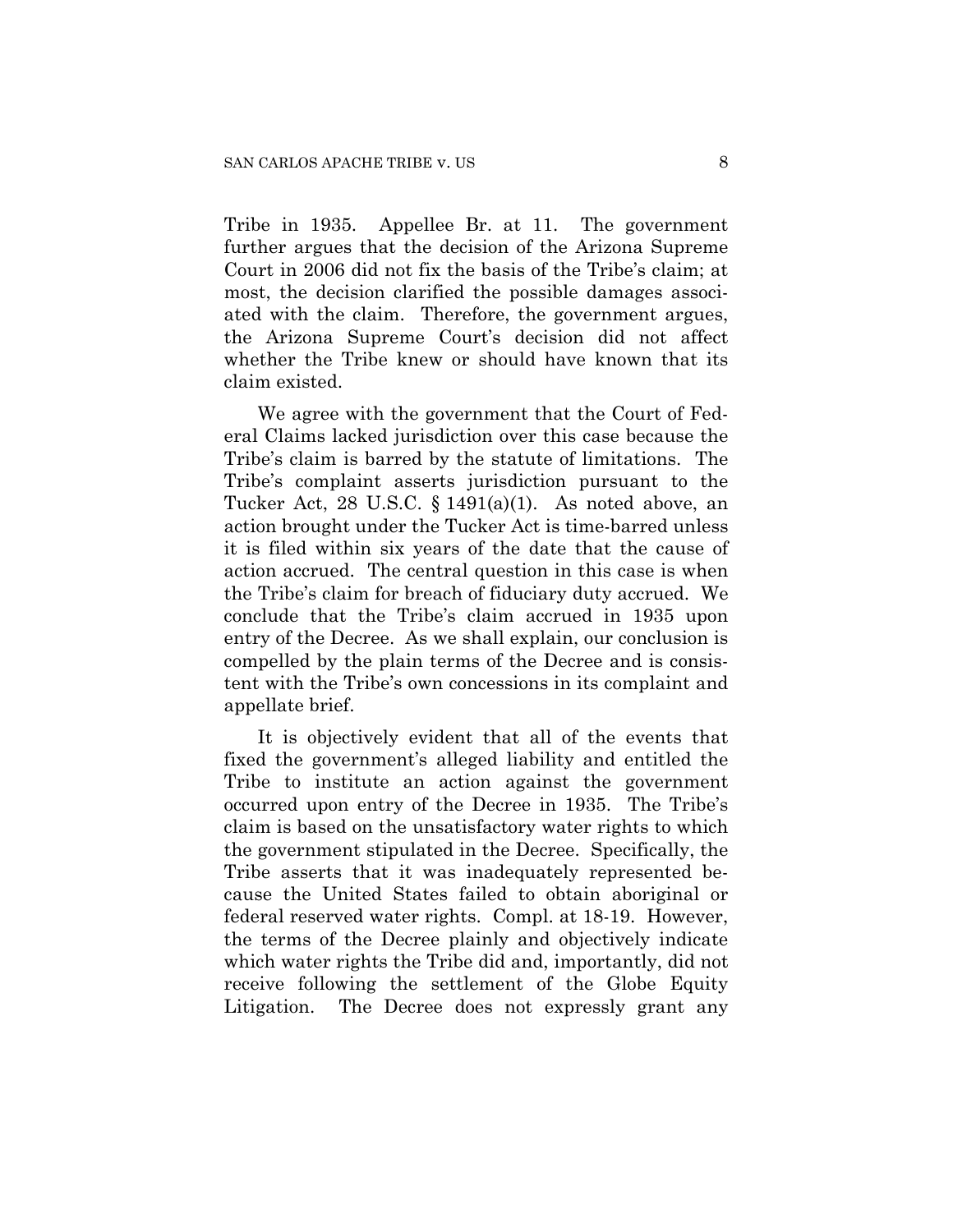aboriginal or federal reserved water rights to the Tribe, and, as the Tribe acknowledges, the Decree plainly identifies the Tribe as represented by the United States in the Globe Equity Litigation, grants the Tribe a total of 6,000 acre feet of water rights, and includes a provision in Article XIII stating that "each and all of the parties to whom rights to water are decreed in this cause . . . are hereby forever enjoined and restrained from asserting or claiming . . . any right, title or interest in or to the waters of the Gila River, or any thereof, except the rights specified, determined and allowed by this decree." Appellee Br. at A51. Accordingly, viewed under an "objective standard," *Fallini*, 56 F.3d at 1380, the Tribe knew or should have known that the terms of the Decree precluded the Tribe from seeking additional Gila River water rights.

The Tribe further contends that the government's inadequate representation and its resulting breach of fiduciary duty arose from a "severe conflict of interest" due to the government's representation of multiple parties in the Globe Equity Litigation. Compl. at 15. The facts supporting the alleged conflict of interest, however, were similarly apparent from the text of the Decree, which, viewed objectively, plainly indicated that the United States represented multiple parties in the Globe Equity Litigation. As of 1935, therefore, the Tribe was objectively on notice of the accrual of its claims against the government.[2](#page-8-0)

 $\overline{a}$ 

<span id="page-8-0"></span><sup>2</sup> Even if the Tribe was unaware of its legal rights at the time the Decree was implemented, we have held that "[i]t is settled  $\dots$  that 28 U.S.C. § 2501 is not tolled by the Indians' ignorance of their legal rights." *Menominee Tribe of Indians v. United States*, 726 F.2d 718, 720- 21 (Fed. Cir. 1984) (emphasis omitted).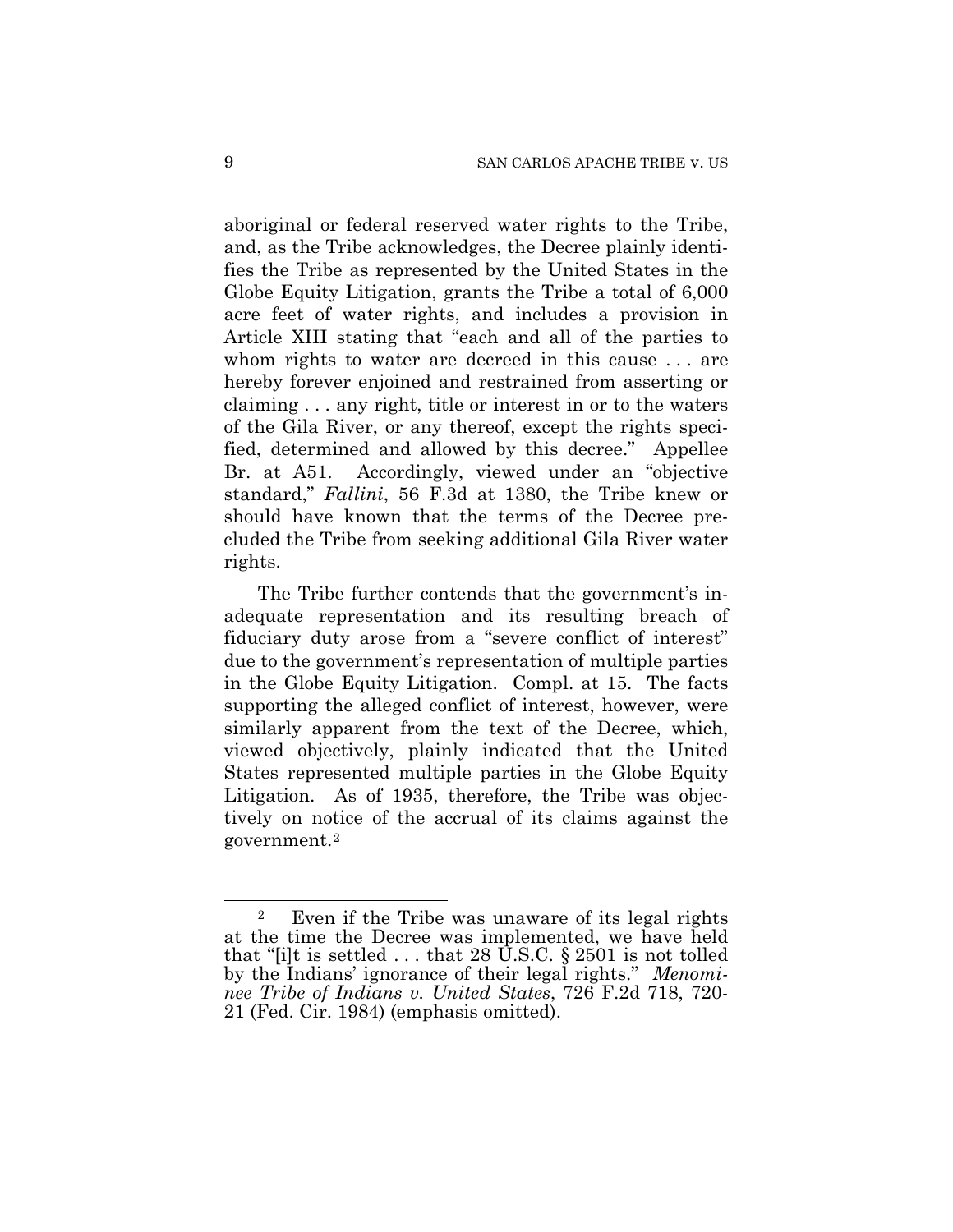It is also evident from the Tribe's complaint and appellate brief that the basis for its claim in this case is the language of the Decree itself. For example, the Tribe's complaint acknowledges that the government's alleged breach of fiduciary duty was apparent from the fact that the Decree provides for only 6,000 acre-feet for the Tribe:

The United States' denial of any benefits to the Apaches from the San Carlos Project was part of a consistent pattern of discrimination against the Tribe, and breach of fiduciary duty, that would be demonstrated again in the Globe Equity proceeding when the United States stipulated to only 6,000 acre feet of Gila River water for the Tribe.

Compl. at 10.[3](#page-9-0) This is further apparent from the Tribe's appellate brief, which concedes, for example, that the government's "breach of trust is also manifested in many of the terms of the Decree that provided the Tribe virtually worthless limited irrigation rights while providing substantially greater more valuable rights to others." Opening Br. San Carlos Apache Tribe at 30, 2010 WL 2603457 ("Appellant Br.").

The Tribe also asserts that its claim arises from the government's failure to stipulate to "substituted" water rights for the Tribe, despite having done so for other parties to the decree. The complaint states the following:

The U.S. also stipulated to substantial water rights to benefit the Upper Valley farmers under

1

<span id="page-9-0"></span><sup>3</sup> The Tribe's complaint also acknowledges that "[t]he 6000 acre feet of water decreed to the Tribe in 1935 from the Gila River was a mere pittance of water and is truly *de minimis* compared to the amount of water stipulated to by the United States under the Decree for other parties to the Decree." Compl. at 2.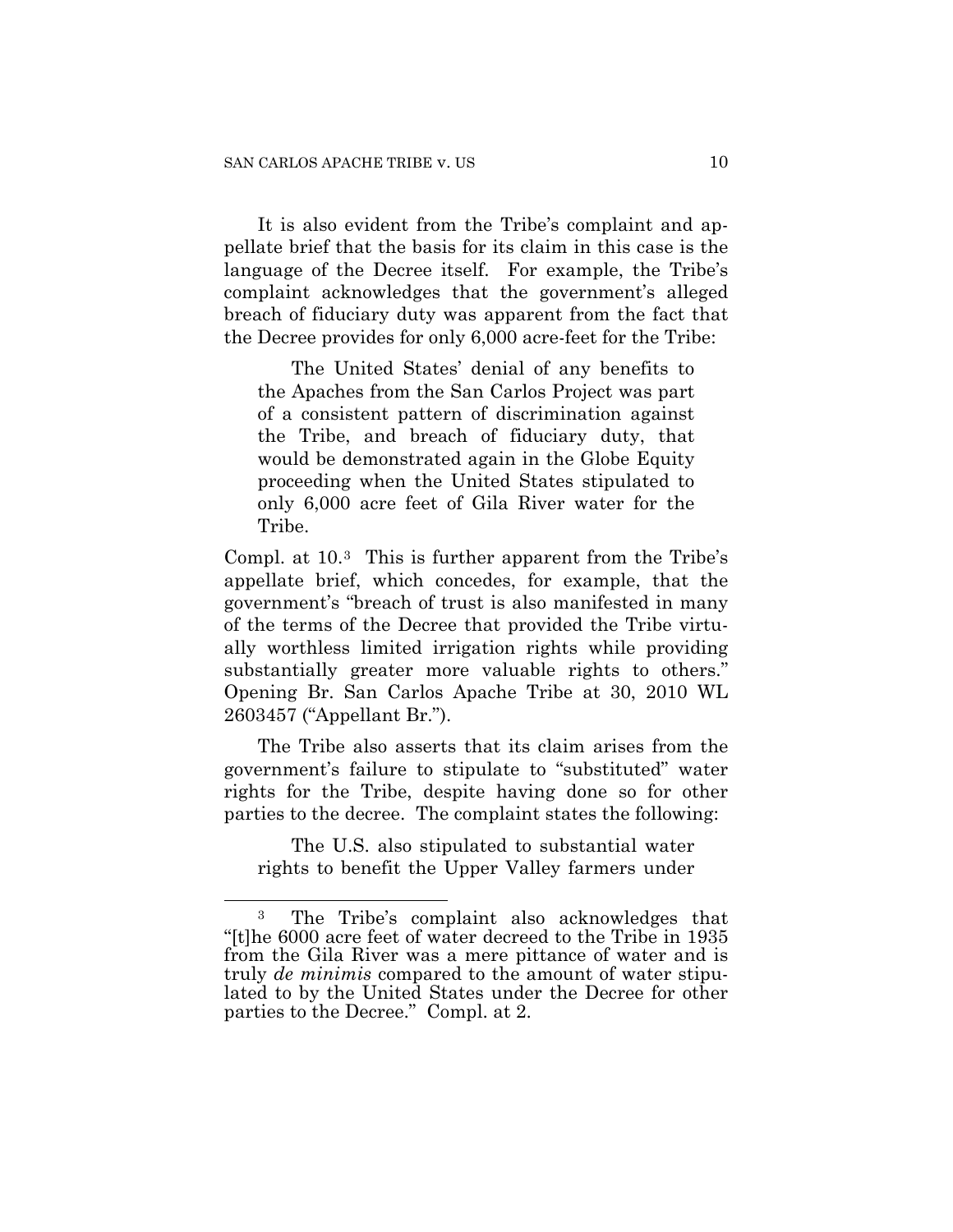the Decree. These farmers upstream from San Carlos who had entered the Upper Valley lands starting in the early 1880's, were provided a special "substituted" storage right under Article VIII of the Decree based on the amount of water stored each year in the San Carlos Reservoir. . . .

The United States utterly failed to secure comparable water rights for the [Tribe]. It limited the Tribe to a mere 6,000 acre feet from the Gila, and made no similar effort to established [sic] "substituted" storage rights for the Tribe based upon water stored in the Reservoir, even though the Reservoir is located within the heart of the [Tribe's] Reservation, and even though the United States was legally obligated under its fiduciary duties to act as the Tribe's trustee in securing its federal reserved water rights under the Decree.

Compl. at 12. Thus, with regard to "substituted" water rights, the Tribe again concedes that the government's alleged breach of fiduciary duty is apparent from the terms of the Decree. Regarding the alleged conflict of interest, the Tribe's complaint acknowledges that the Decree itself indicates that the United States agreed to a negotiation that provided water rights for multiple parties including the Tribe. *Id.* at 15-16.

Finally, in connection with the Tribe's allegation that the government breached its duty to adequately represent the Tribe in actions to obtain sufficient water rights to fulfill the Tribe's aboriginal and federal reserved water rights, *id.* at 4, the complaint references a provision of the Decree granting the Upper Valley farmers (another party to the Decree) a limited right to purchase the Tribe's 6,000 acre-feet for a specified sum. According to the Tribe, "[t]his agreement under the Decree . . . clearly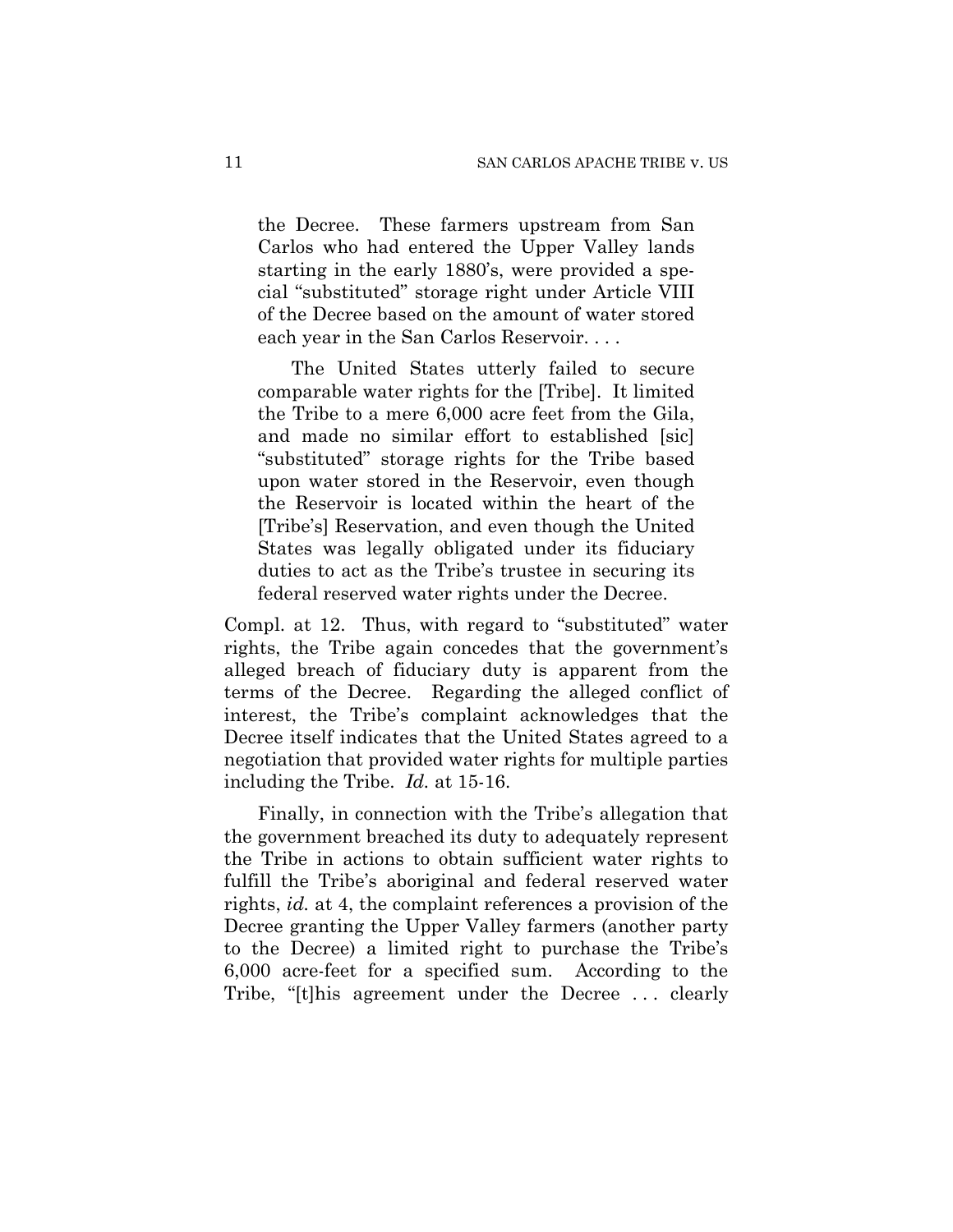provides evidence beyond any reasonable doubt that the government officials representing the Tribe in Globe Equity never had any intention to secure aboriginal or federal reserved water rights for the Tribe under the Decree, as required under federal law." *Id.* at 12-13. Again, consistent with our conclusion that the Tribe's claim accrued in 1935, the facts supporting the Tribe's claim arise from the terms of the Decree itself.

We are not persuaded by the Tribe's arguments to the contrary. In support of its contention that its claim against the United States accrued in 2006, the Tribe relies on *Samish Indian Nation v. United States*, in which we stated that, "[i]f a necessary element to a claim must be established in a different forum, the claim will not accrue for § 2501 until that element is finally established in the other proceeding." 419 F.3d 1355, 1369 (Fed. Cir. 2005). The Tribe contends that, in 2006, the Arizona Supreme Court decided a "necessary element" to its claim, *viz.*, "that the Tribe was precluded from asserting its *Winters* and aboriginal water rights to the main stem of the Gila River." Appellant Br. at 27.

*Samish* is not controlling in this case, however. In *Samish*, the Interior Department dropped the Samish in 1969 from its list of federally recognized tribes. In 1996, following a series of administrative and judicial proceedings, a federal district court ruled that the government's refusal to federally recognize the tribe violated the Samish's due process rights and the Administrative Procedure Act ("APA"). *Id.* at 1362. In 2002, the Samish filed suit in the Court of Federal Claims seeking, *inter alia*, monetary damages for lost benefits resulting from the government's wrongful refusal to accord federal recognition to the Samish during the period of 1969 to 1996. *Id.* at 1363.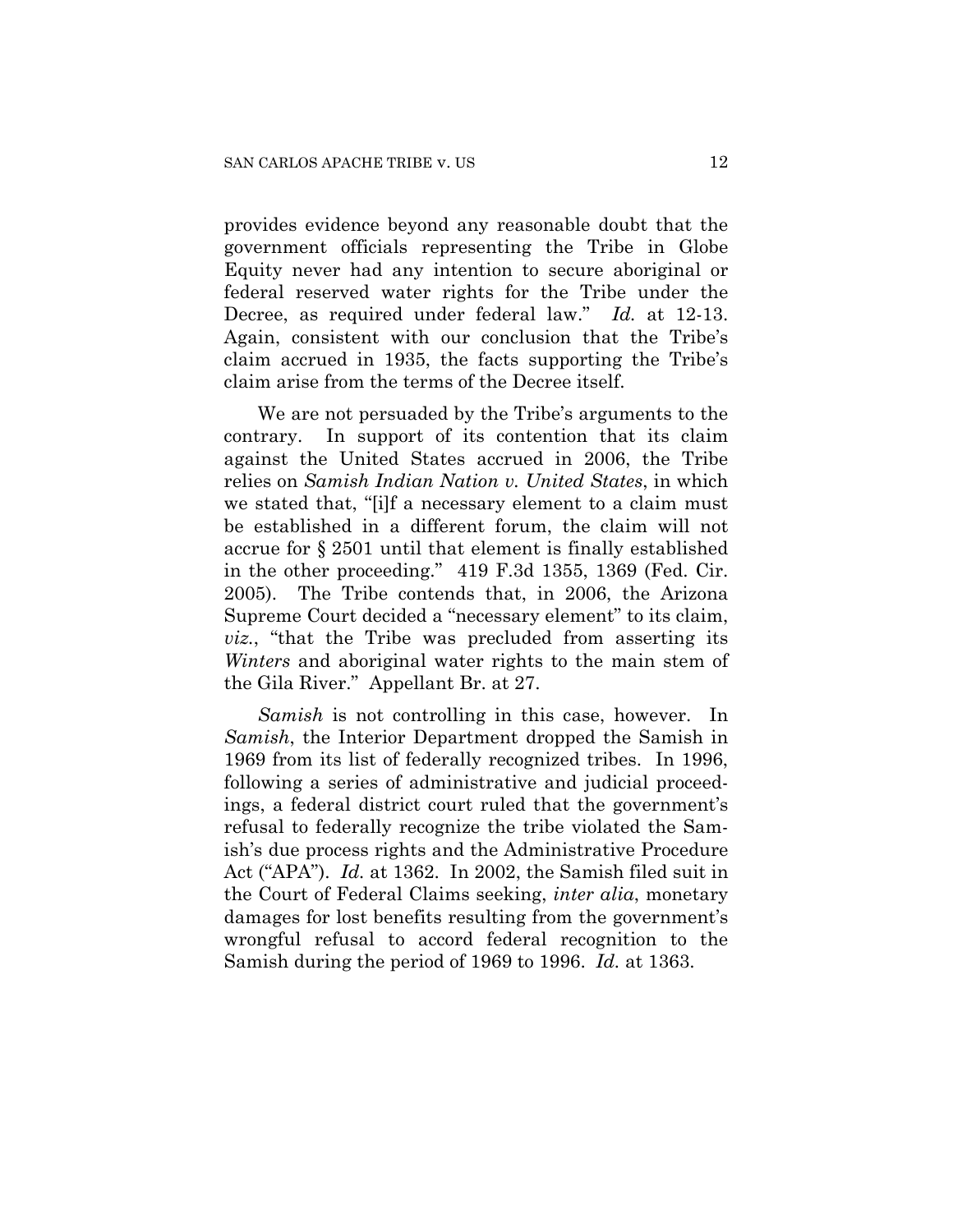In relevant part, the opinion of the Court of Federal Claims dismissed the Samish's claims as time-barred under 28 U.S.C. § 2501, reasoning that the Samish's claims accrued in 1969. *Id.* We reversed that part of the court's decision and held that the tribe's claim for retroactive benefits did not accrue until 1996, because "the district court's determination [in 1996] provides a predicate 'wrongful' element in this action." *Id.* at 1374. We pointed out that "[o]nly a district court, acting on a challenge under the APA, has authority to review the Secretary's acts concerning the executive's recognition determination." *Id.* at 1369. Because the district court's 1996 decision provided the "missing element," *id.*, to the Samish's claim for damages against the government, the Samish's claim accrued in 1996; its complaint filed in 2002, less than six years later, was timely.

Accordingly, in *Samish*, a money damages claim for improperly withheld federal recognition between 1969 and 1996 required, as a "necessary element," a district court's determination in 1996 that federal recognition was in fact improperly withheld during that period. In contrast, in the present case, the Tribe's claim required no further legal determination beyond the Decree itself. As discussed above, the government's alleged liability was objectively fixed in 1935 with the plain language of the Decree. Here, unlike in *Samish*, there was no "necessary element . . . [to] be established in a different forum," *id.*, before the Tribe's claim accrued under § 2501. The decision of the Arizona Supreme Court, rather than providing a necessary element to the Tribe's claim, simply stated what was readily apparent from the face of the 1935 Decree.

More germane to the present case is *Catawba Indian Tribe v. United States*, 982 F.2d 1564 (Fed. Cir. 1993). That case involved a dispute stemming from the enact-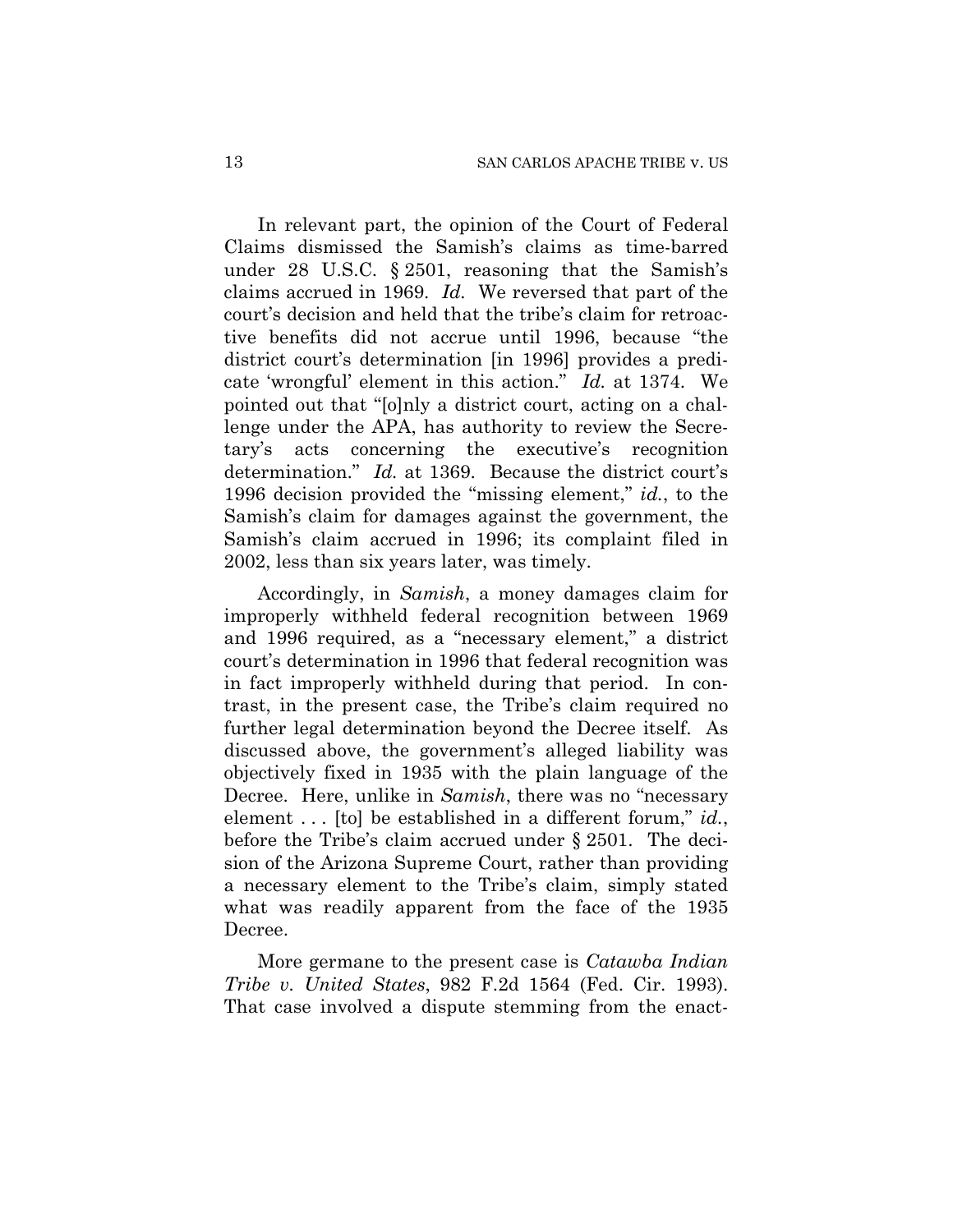ment of the Termination Act in 1962. *Catawba*, 982 F.2d at 1567. As the Supreme Court of the United States ruled in 1986, the Act rendered the ancestral lands of the Catawba subject to South Carolina's adverse possession laws. *Id.* at 1568 (citing *South Carolina v. Catawba Indian Tribe, Inc.*, 476 U.S. 498 (1986)). The Catawba sued the United States in 1990, claiming, among other things, that the government, as trustee for the Catawba, breached its fiduciary duty to the Catawba. *Id.* Specifically, the Catawba alleged that the government failed to protect its land claim by breaching a duty to notify it of the legal effect of the Act. *Id.* The Catawba also asserted that its claim did not accrue upon enactment of the Act because, allegedly, the government incorrectly assured the tribe that nothing in the Act would affect the tribe's claim to its ancestral lands. *Id.* at 1568.

The Court of Federal Claims dismissed the Catawba's claim as time-barred, and we affirmed. We held that the Catawba's claim accrued in 1962 when the Act was adopted. *Id.* at 1570-71. We rejected the Catawba's argument that its claim did not accrue until the Supreme Court's ruling in 1986:

While the Supreme Court's pronouncement in 1986 might be relevant to fixing the time when the Tribe *subjectively* first knew what the Act meant, it is fundamental jurisprudence that the Act's *objective* meaning and effect were fixed when the Act was adopted. Any later judicial pronouncements simply explain, but do not create, the operative effect.

*Id.* at 1570. We further explained that the Supreme Court's holding in 1986 that the Act was unambiguous on its face merely reinforced the conclusion that the Ca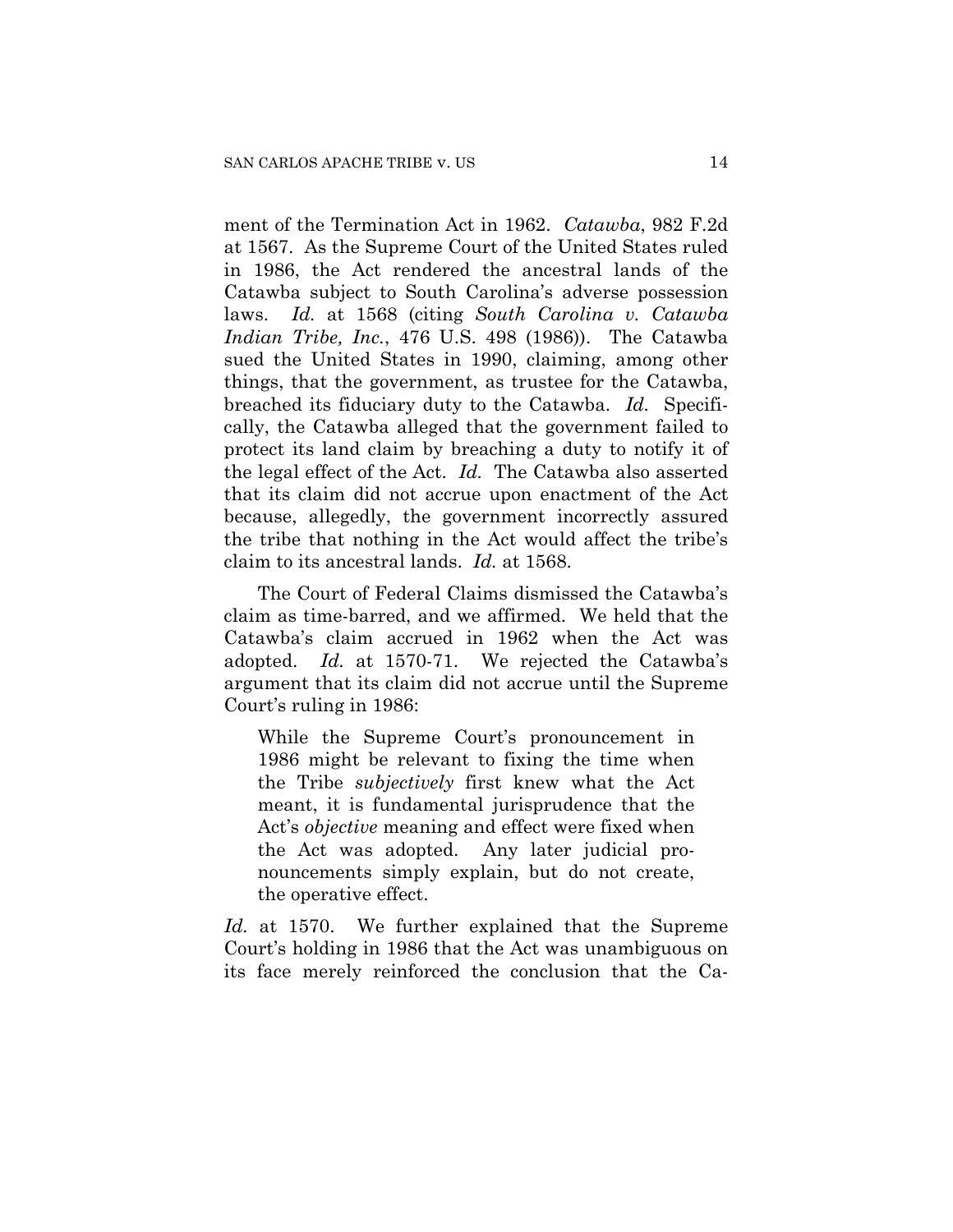tawba's claim accrued in 1962 upon enactment of the Act. *Id.*

Here, as the Tribe correctly asserts, the Arizona Supreme Court held in 2006 that the Tribe was bound by the terms of the Decree. However, like the Supreme Court in *Catawba*, the Arizona Supreme Court based its decision on the unambiguous language of the legal instrument fixing the alleged liability—the 1935 Decree. For example, in reviewing the language of the Decree and determining that the Tribe was bound by its terms, the Arizona Supreme Court, foreshadowing our present decision, stated that "[i]t is difficult to imagine more explicit language indicating that the Decree was intended to resolve all of the parties' claims to the Gila River mainstem." *Gen. Adjudication*, 127 P.3d at 895. As in *Catawba*, where we held that "the 'damage' was done when the Act became effective in 1962," 982 F.2d at 1571, we hold here that the government's liability was fixed upon entry of the Decree in 1935. Also, like the alleged incorrect assurances by the government in *Catawba*, the government's continued support of the Tribe's water rights claims following entry of the Decree does not alter the fact that the terms of the Decree objectively fixed the Tribe's claim in 1935.

The Tribe further argues that its claim did not accrue until 2006 because, "[u]ntil the full extent and permanency of harm is objectively known, a claim does not accrue." Appellant Br. at 28. The Tribe thus contends that the decision in 2006 of the Arizona Supreme Court clarified for the first time the extent of the damages associated with the Tribe's claim against the government for inadequate representation in the Globe Equity Litigation.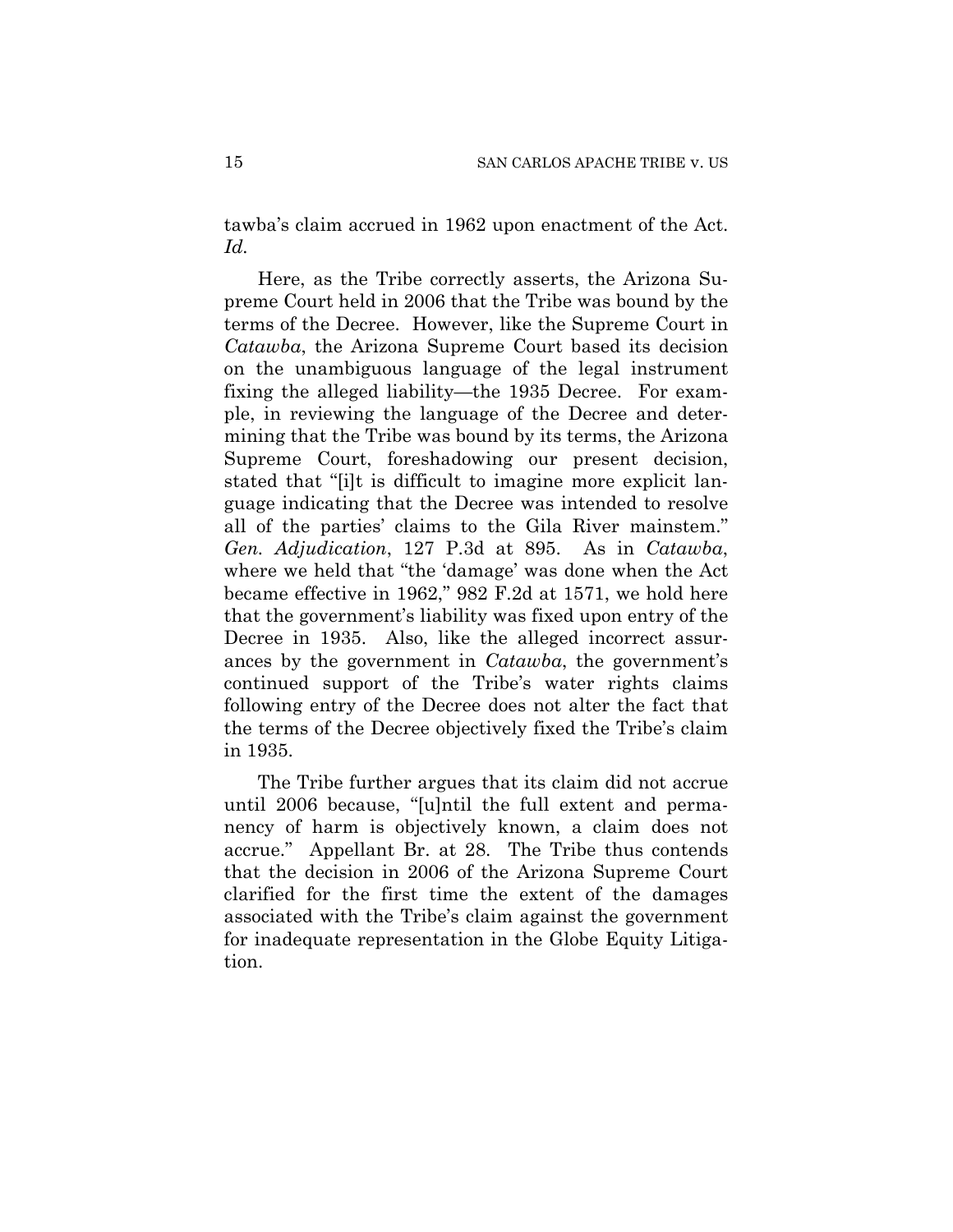We disagree. We have "soundly rejected" the notion "that the filing of a lawsuit can be postponed until the full extent of the damage is known." *Boling v. United States*, 220 F.3d 1365, 1371 (Fed. Cir. 2000) (discussing *United States v. Dickinson*, 331 U.S. 745 (1947)). We recently confirmed this legal principle in *Navajo Nation v. United States*, where we stated that, "for purposes of determining when the statute of limitations begins to run, the 'proper focus' must be 'upon the time of the [defendant's] acts, not upon the time at which the *consequences* of the acts [become] most painful.'" 631 F.3d 1268, 1277 (Fed. Cir. 2011) (quoting *Delaware State Coll. v. Ricks*, 449 U.S. 250, 258 (1980)). Even if, as the Tribe contends, the full extent of the damages associated with the government's alleged breach of trust was not certain until 2006, all of the facts relevant to the Tribe's claim were known as of 1935. *See Catawba*, 982 F.2d at 1572. We therefore disagree with the Tribe's assertion that its claim accrued in 2006.

As a final matter, the Tribe argues that its claim is timely because it was not until 2006 that the United States "definitively repudiated its role of trustee" for the Tribe. Appellant Br. at 37. Because the Tribe did not raise this argument before the Court of Federal Claims, it is waived on appeal. *See Corus Staal BV v. United States*, 502 F.3d 1370, 1378 n.4 (Fed. Cir. 2007) (treating as waived an argument made for the first time on appeal); *Sage Prods., Inc. v. Devon Indus., Inc.*, 126 F.3d 1420, 1426 (Fed. Cir. 1997) ("[T]his court does not 'review' that which was not presented to the district court.").

However, even if this argument were timely presented, we do not find it persuasive. The Tribe refers us only to *Shoshone Indian Tribe v. United States*, 364 F.3d 1339, 1348 (Fed. Cir. 2004), a case concerning the alleged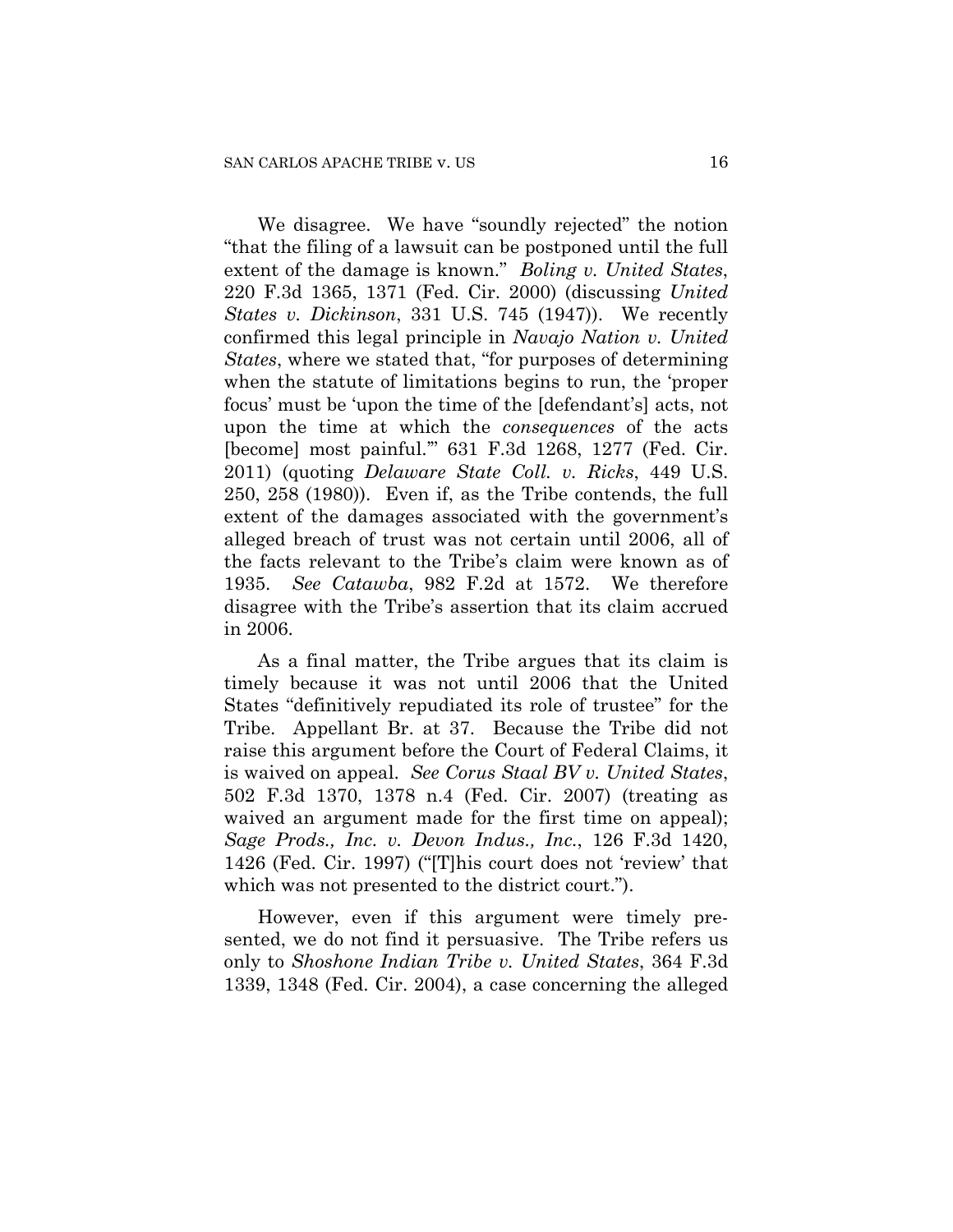mismanagement of trust funds by the United States as trustee for the Shoshone. In that case, we explained:

The beneficiary, of course, may bring his action as soon as he learns that the trustee has failed to fulfill his responsibilities. It is often the case, however, that the trustee can breach his fiduciary responsibilities of managing trust property without placing the beneficiary on notice that a breach has occurred. It is therefore common for the statute of limitations to not commence to run against the beneficiaries until a final accounting has occurred that establishes the deficit of the trust.

## *Shoshone*, 364 F.3d at 1348 (citation omitted).

Relying on *Shoshone*, the Tribe argues that not until a trustee repudiates the trust and the beneficiary is aware of that repudiation does a claim for breach of fiduciary duty accrue. However, *Shoshone* involved a situation where the trustee allegedly breached its duty by mismanaging trust funds "without placing the beneficiary on notice that a breach has occurred." *Id.* In such cases, a "final accounting" is necessary to put the Tribe on notice of the breach. *Id.* In the present case, in contrast, a "final accounting" was unnecessary to put the Tribe on notice of the accrual of its claim: the plain terms of the Decree were objectively sufficient to notify the Tribe of the alleged breach, as we have explained above.

We conclude that the government's alleged liability for breaching its fiduciary duty to the Tribe was objectively fixed upon entry of the Decree in 1935, and that the Tribe "knew or should have known," *Jones*, 801 F.2d at 1335, upon entry of the Decree that the government's breach occurred. As we explained *supra*, our conclusion is compelled by the plain language of the Decree, which states in part: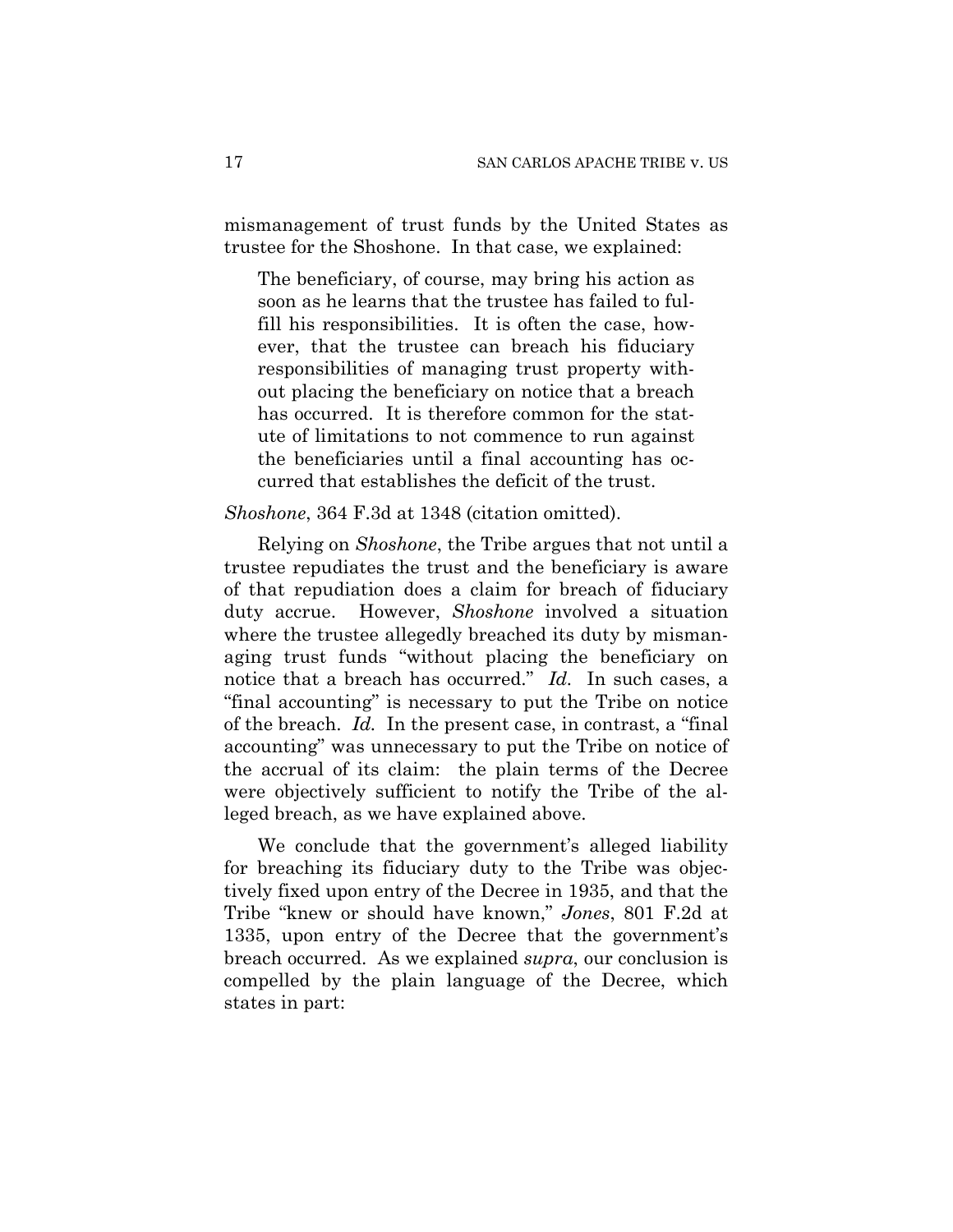"[t]hat each and all of the parties to whom rights to water are decreed in this cause (and the persons, estates, interests and ownerships represented by such thereof as are sued in a representative capacity herein) . . . are hereby forever enjoined and restrained from asserting or claiming . . . any right, title or interest in or to the waters of the Gila River, or any thereof, except the rights specified, determined and allowed by this decree."

Appellee Br. at A51. Therefore, the Tribe's claim is barred by the six-year statute of limitations set forth in 28 U.S.C. § 2501. Because the Tribe's claim is time-barred, the Court of Federal Claims did not legally err by granting the government's motion to dismiss the Tribe's claim for lack of subject matter jurisdiction.

### **CONCLUSION**

For the foregoing reasons, we affirm the decision of the United States Court of Federal Claims granting the government's motion to dismiss the Tribe's complaint.

# **AFFIRMED**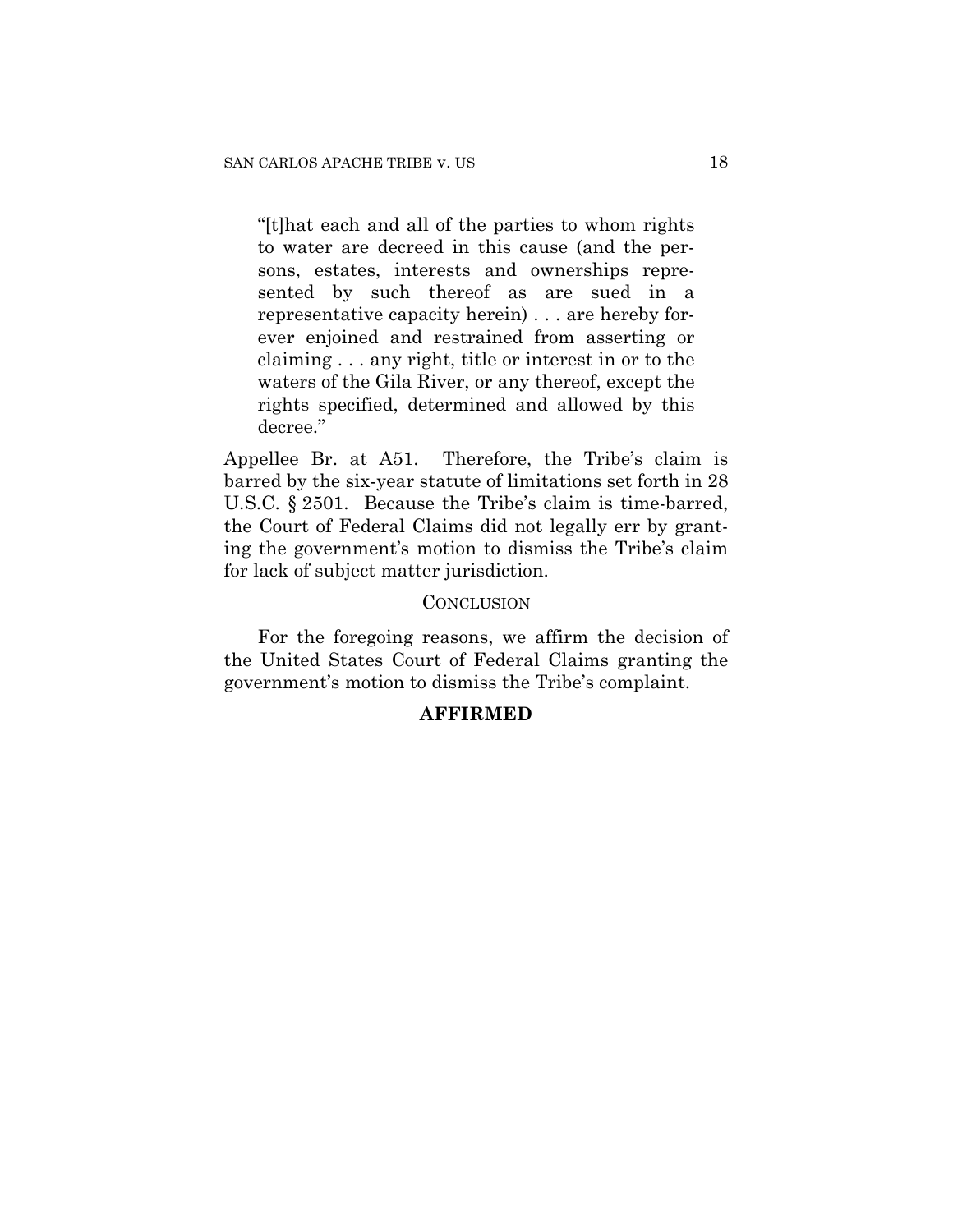# United States Court of Appeals for the Federal Circuit

**SAN CARLOS APACHE TRIBE,**  *Plaintiff-Appellant,* 

**\_\_\_\_\_\_\_\_\_\_\_\_\_\_\_\_\_\_\_\_\_\_\_\_\_\_** 

**v.** 

**UNITED STATES,**  *Defendant-Appellee,* 

**\_\_\_\_\_\_\_\_\_\_\_\_\_\_\_\_\_\_\_\_\_\_\_\_\_\_** 

## 2010-5102 **\_\_\_\_\_\_\_\_\_\_\_\_\_\_\_\_\_\_\_\_\_\_\_\_\_\_**

Appeal from the United States Court of Federal Claims in Case No. 09-CV-046, Senior Judge Robert H. Hodges, Jr.

**\_\_\_\_\_\_\_\_\_\_\_\_\_\_\_\_\_\_\_\_\_\_\_\_\_\_** 

NEWMAN, *Circuit Judge*, dissenting.

For decades the United States stood together with the San Carlos Apache Tribe, in federal and state court, pressing the position that the 1935 Globe Equity Decree did not finally determine the Tribe's water rights in the Gila River. When the issue was resolved in 2006 in the Arizona Supreme Court, and the Tribe's water rights were finally lost, the Tribe filed a claim for monetary damages in the Court of Federal Claims. In that court, for the first time, the United States took the position that the claim became time-barred six years after the Globe Equity Decree of 1935. The government now argues, and my colleagues now agree, that the Tribe was required to file this suit for the value of the lost water rights, before the water rights had been finally lost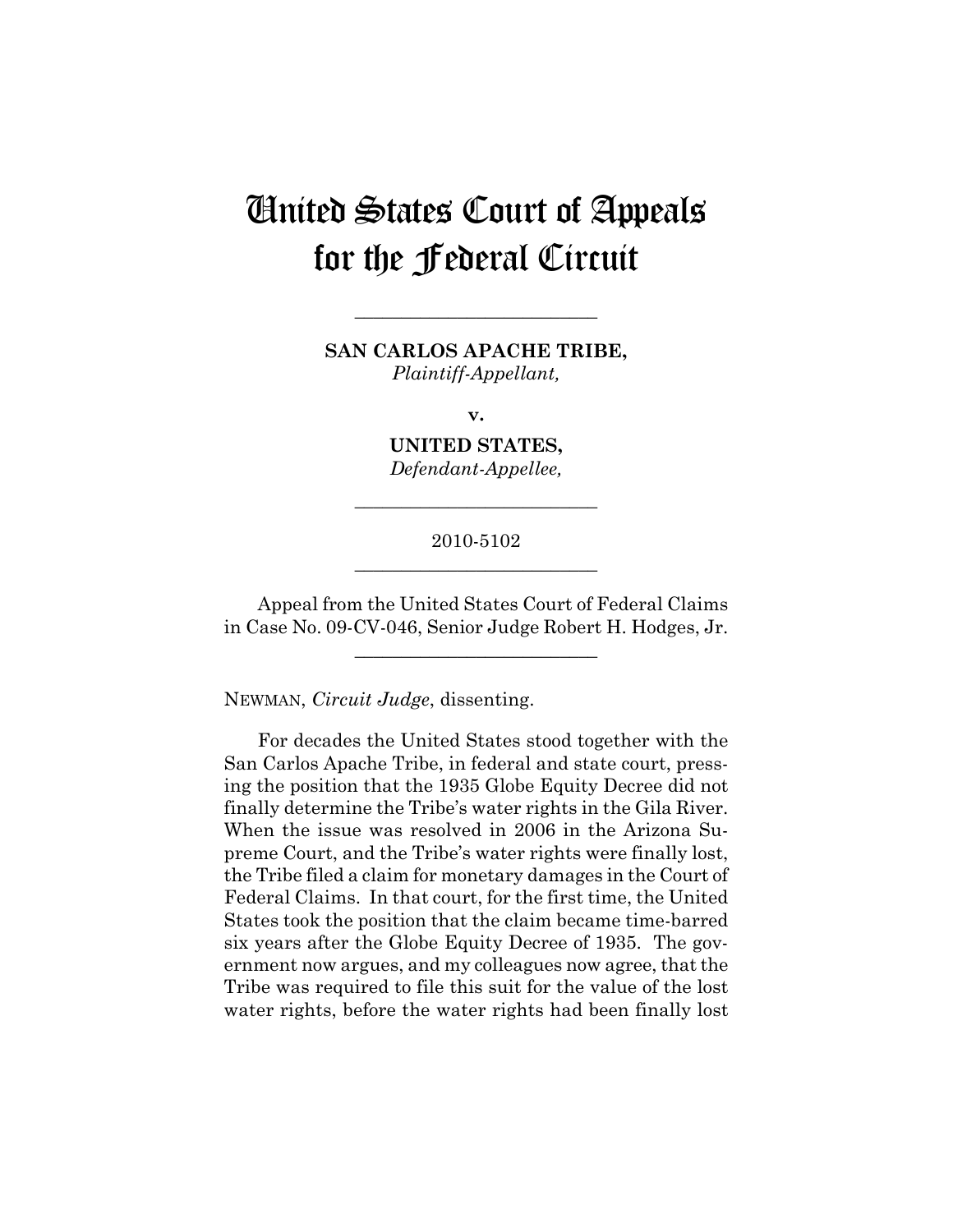and before any claim for damages arose. The court holds that this Tucker Act claim became time-barred in 1941, although its premises did not arise until the Arizona Supreme Court finally resolved the water rights issue in 2006. Thus this court provides "yet another instance of the manifest injustice which has assailed the Tribe at virtually every turn since their dealings with the United States and its citizens began." *United States v. Gila Valley Irrigation Dist.*, 804 F. Supp. 1, 5 (D. Ariz. 1992). I respectfully dissent.

#### **DISCUSSION**

The history of the Gila River water allocation supports the position that the 1935 Decree did not represent the interests of the Tribe.

The San Carlos Apache Indian Reservation, established in 1872 in east central Arizona, is the remnant homeland of approximately 14,000 Tribal members. The Gila River provides Tribal members with water to grow crops and sustain themselves. In 1873, 1874, 1876, 1877, and 1902, the United States stripped out of the Reservation major parcels of land including valuable bottomlands along the Gila River, transferring these lands to settlers who began diverting water from the River. In 1924 construction began of the Coolidge Dam on the Gila River, flooding nearly 22,000 acres of the most valuable remaining Reservation bottomlands. No storage water rights in the impoundment were provided to the San Carlos Tribe; all such rights were dedicated to other water users.

In 1925 the United States initiated the Globe Equity proceeding in the United States District Court for the District of Arizona, to allocate Gila River water rights for the San Carlos Apache Tribe, the Pima Indian Tribe, and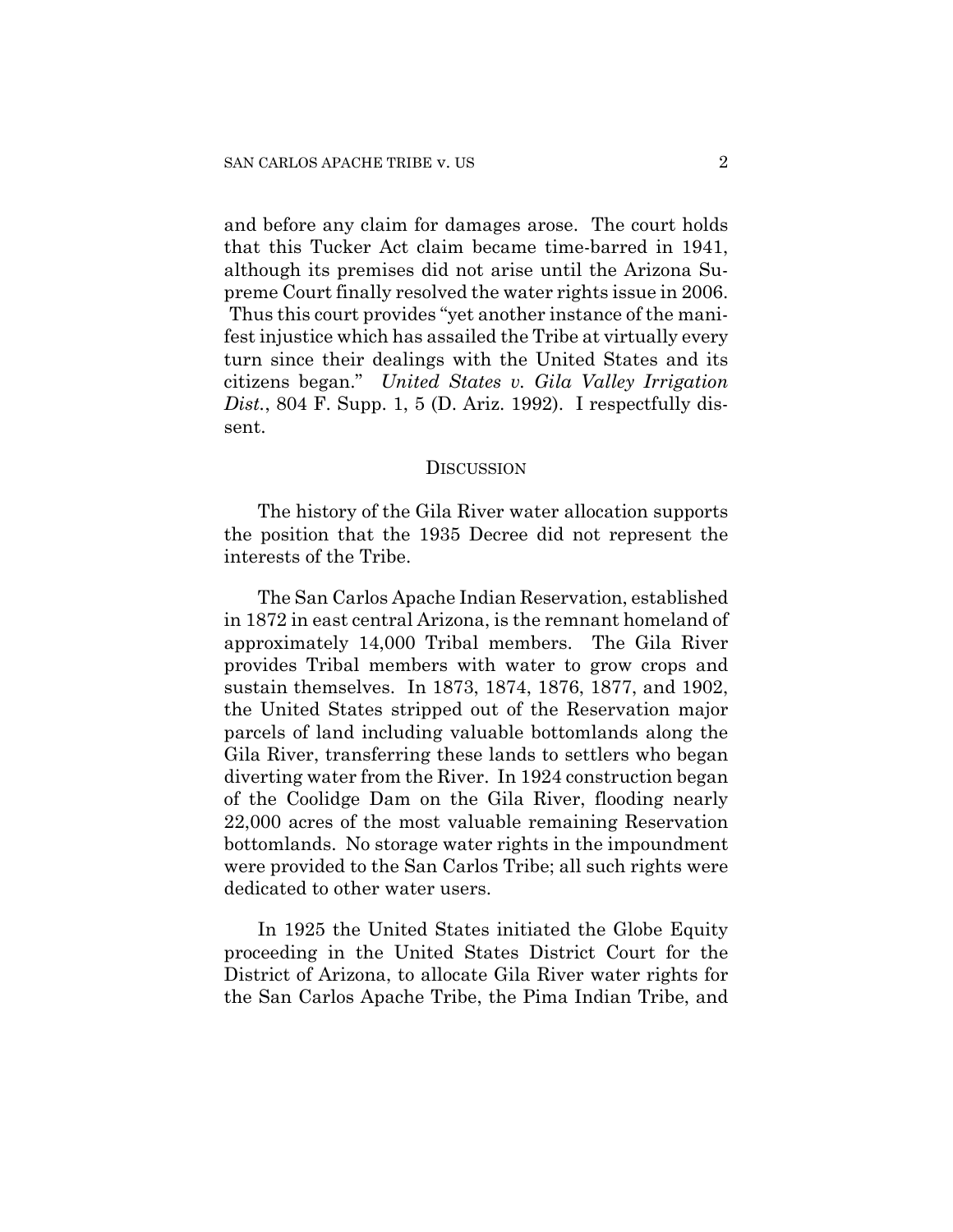others including settlers and farmers. The San Carlos Tribe was not a party to the proceeding and did not participate in the negotiations, while the United States ostensibly represented the San Carlos Tribe as "trustee." The Superintendent of the San Carlos Agency expressed strong opposition to the terms of the Decree and its adverse impact on the San Carlos Tribe, but his protests were ignored. *San Carlos Apache Tribe v. United States*, No. 09-46 (Fed. Cl. Jan. 23, 2009) ("Complaint"), ¶ 36. Other United States officials, such as the Special Assistant to the Attorney General, pressed the position that the United States should not support the San Carlos Tribe's superior priority to Gila River water. *Id.* ¶ 38. The resultant 1935 Globe Equity Decree allocated 6,000 acre feet of annual irrigation water to the San Carlos Tribe, amounting to less than two percent of the water allocated in the Decree. In contrast, the Pima Indians Gila River Community was allocated 210,000 acre feet of Gila River annual irrigation water. The record states that this differential treatment was rationalized because "the Pimas are an industrious farming race [while] the Apache are and always have been warlike and in no sense agrarian." *Id.* ¶ 39. Non-Indian interests were allocated over 350,000 acre feet of annual irrigation water. As a result, the Gila River in the San Carlos Reservation is frequently reduced to a trickle and consists mostly of saltladen irrigation return flows unsuitable for use. *Id.* ¶ 33.

In 1979 the San Carlos Apache Tribe filed suit in the United States District Court in Arizona, asserting federal reserved water rights (called *Winters* rights) in the Gila River and tributaries, based on the ruling in *Winters v. United States*, 207 U.S. 564 (1908), that when the federal government creates an Indian reservation, it "impliedly reserve[s] a right to the amount of river water necessary to effectuate the purpose" of the reservation. *Nevada v. United States*, 463 U.S. 110, 116 n.1 (1983); *see also Arizona v.*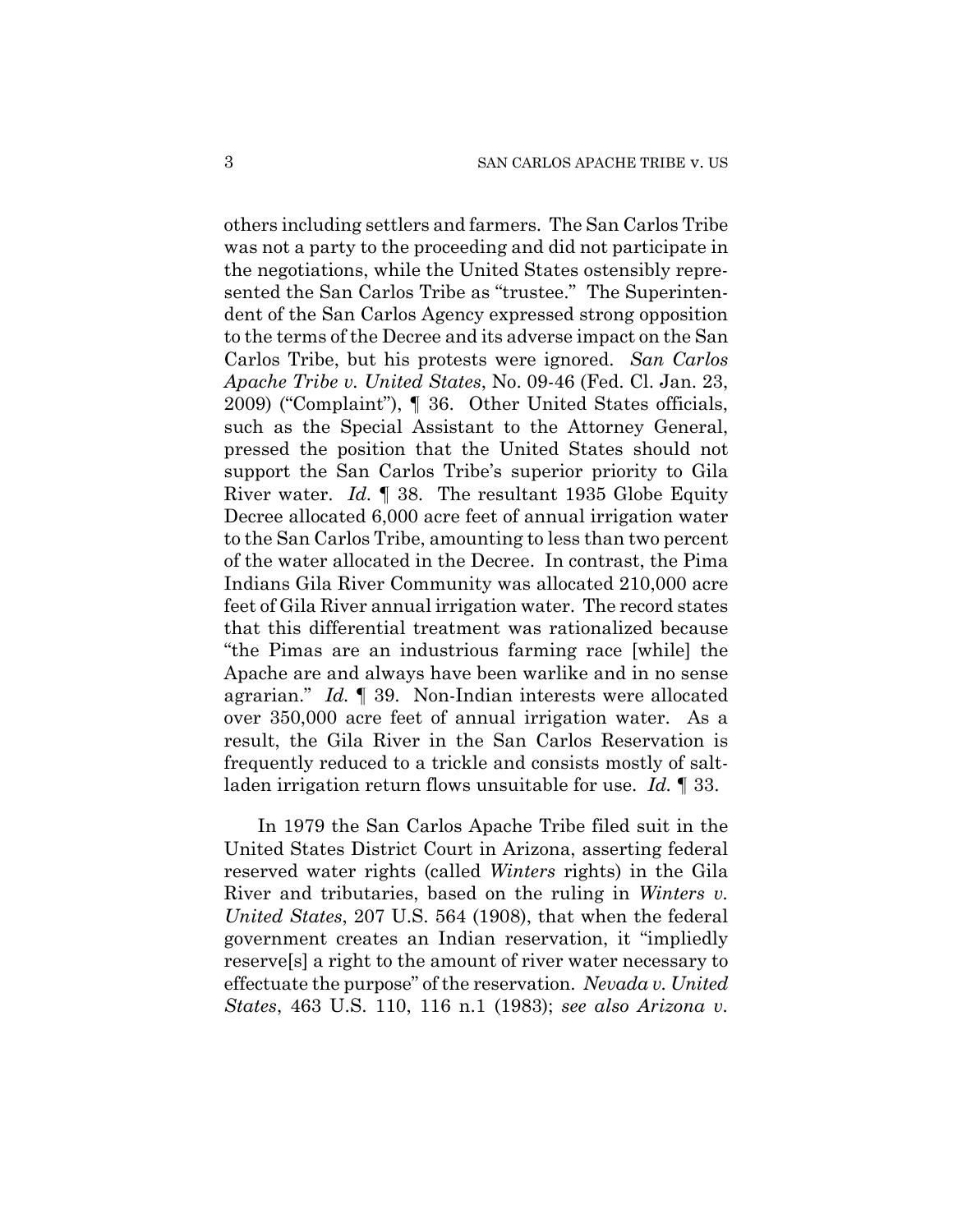*California*, 373 U.S. 546, 600 (1963) ("The Court in *Winters* concluded that the Government, when it created that Indian Reservation, intended to deal fairly with the Indians by reserving for them the waters without which their lands would have been useless.").

The Tribe's suit reached the Supreme Court, which held that the Tribe should pursue its *Winters* claims in Arizona state court, stating that:

The McCarran Amendment, as interpreted in *Colorado River,* allows and encourages state courts to undertake the task of quantifying Indian water rights in the course of comprehensive water adjudications. Although adjudication of those rights in federal court instead might in the abstract be practical, and even wise, it will be neither practical nor wise as long as it creates the possibility of duplicative litigation, tension and controversy between the federal and state forums, hurried and pressured decisionmaking, and confusion over the disposition of property rights.

*Arizona v. San Carlos Apache Tribe of Ariz.*, 463 U.S. 545, 569 (1983). Thus in 1985 the Tribe filed federal reserved water rights claims in Arizona state court, asserting that the Tribe was entitled to 129,710 annual acre feet of water from the Gila River system, based on *Winters* rights. The United States filed a separate claim in the Arizona state court "on behalf of the San Carlos Apache Indian Tribe," asserting "Federal reserved water rights" as the basis of the claim. Statement of Claimant Form, *In re: The General Adjudication of all Rights to use Water in the Gila River Sys. and Source*, File No. 39-64259 (Ariz. Super. Ct. 1985). The United States further stated that "Until the federal court with jurisdiction over the Gila decree of 1935 finally deter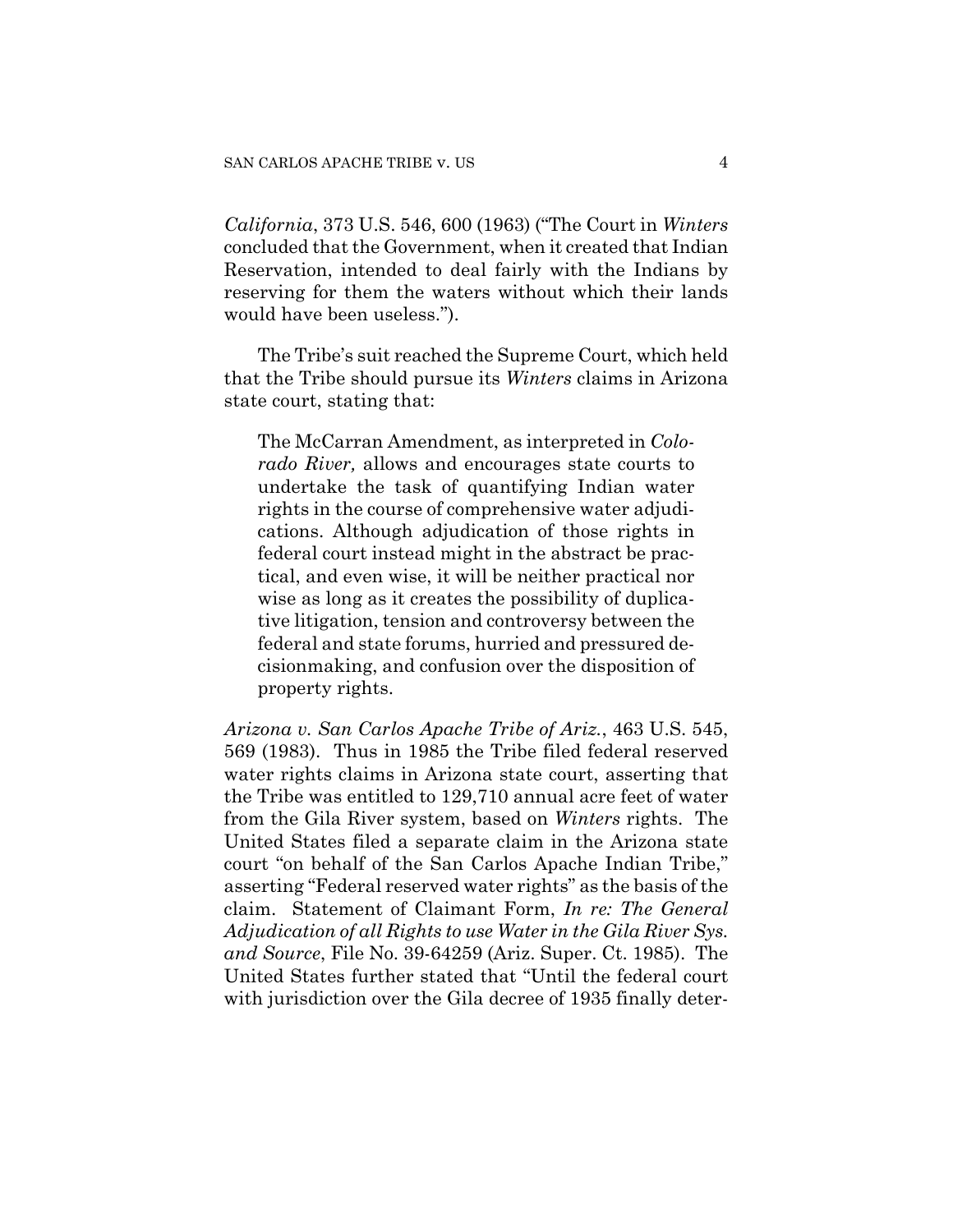mines the scope of that decree and the *res judicata* effect of that decree, the United States considers this claim to be an appropriate part of the Tribe's reserved water rights claim." *Id.*

In 2001 various parties, apparently served by Gila River water, moved the Arizona state court for dismissal on the ground that the Tribe's claims, and the federal government's claims on behalf of the Tribe, were *res judicata* based on the 1935 Globe Equity Decree. In response the United States stood with the Tribe, and argued that the Tribe is entitled to a trial on the adequacy of United States representation in the Globe Equity Decree, based on due process considerations. *See* U.S. Br. 80-81, *In re: The General Adjudication of all Rights to use Water in the Gila River Sys. and Source*, No. WC-02-0003-IR (Ariz. 2005) ("[W]e agree with the Apaches that a remand for further proceedings would be appropriate. Among other things, to determine whether the United States exercised 'due diligence and reasonable prudence' in prosecuting the Globe Equity Decree on behalf of the Apaches."). The United States and the Tribe argued that the Globe Equity Decree did not extinguish the Tribe's *Winters* rights. *Id.* at 31.

The Arizona Supreme Court held that the Globe Equity Decree of 1935 "precluded" the continuing existence of preserved aboriginal or *Winters* rights for the Tribe. The Arizona court explained that the claim was precluded although the issue was not litigated and the Globe Equity Decree did not mention federal reserved or aboriginal water rights. *In re: The General Adjudication of all Rights to use Water in the Gila River Sys. & Source*, 127 P.3d 882, 888-95 (Ariz. 2006) (holding the San Carlos claim precluded as to the mainstem waters but not the tributaries of the Gila River). The Arizona Supreme Court declined to inquire into the questions of privity and the adequacy of the United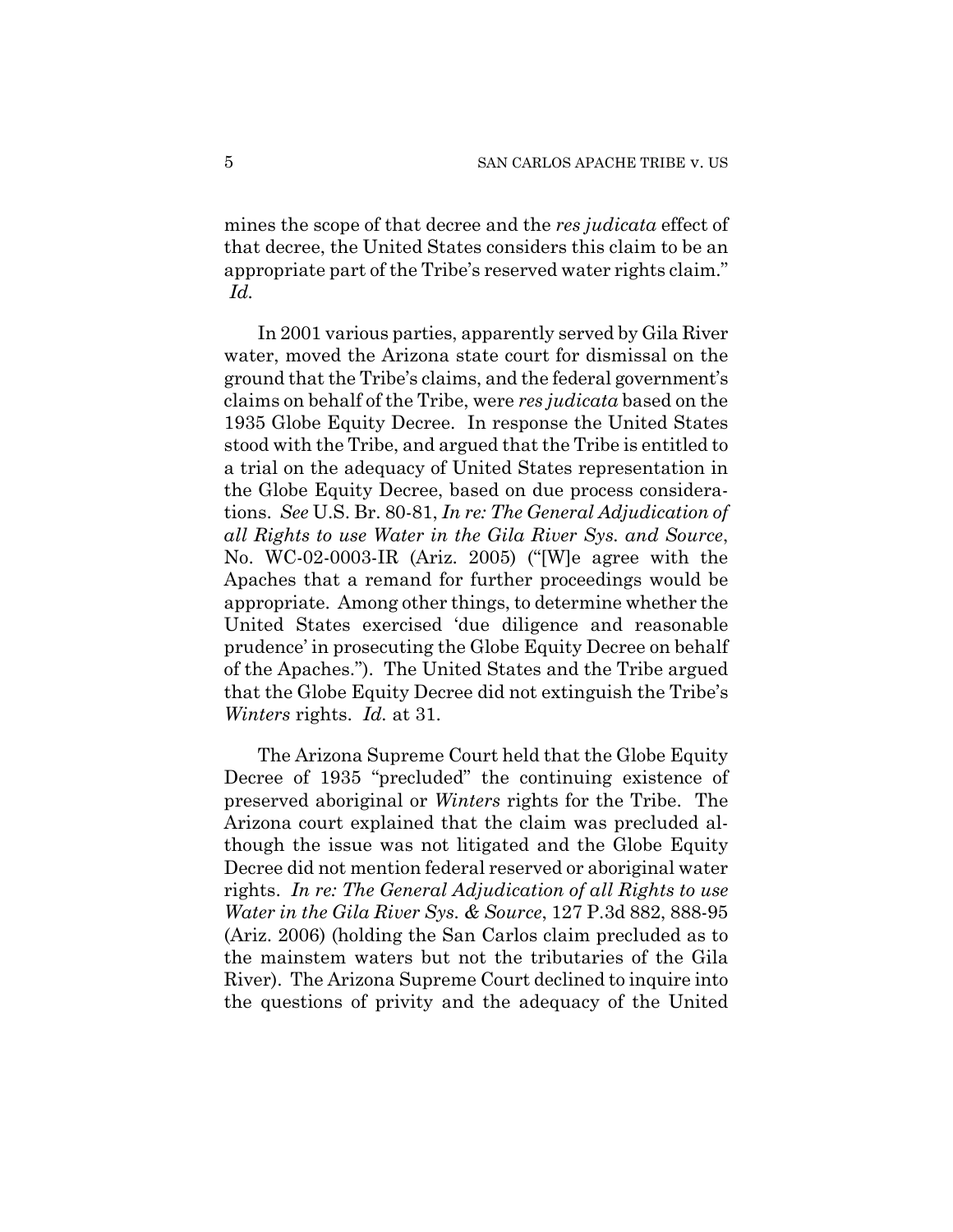States' representation of the Tribe in connection with the Globe Equity Decree, holding that such an inquiry was barred by "the doctrine of comity." *Id.* at 898.

The Arizona court declined to review the challenges to the Decree by both the Tribe and the United States, stating that the issue of inadequate representation should be brought "in the forum responsible for issuing, interpreting, and enforcing the Decree," *id.* at 900, and that its merits could not be explored in state court – ignoring the ruling of the United States Supreme Court that the Tribe and the federal government should pursue in state court the claims that they had raised in federal court. In declining to consider the Tribe's arguments based on inadequate representation, the Arizona Supreme Court "express[ed] no opinion as to what other remedies, if any, might be available to the Tribe for the Government's allegedly inadequate representation." *Id.* at 901 n.21 (citing *Arizona v. California*, 460 U.S. 605, 628 n.20 (1983) ("noting that 'in an appropriate case the Tribes' remedy for inadequate representation by the government may lie in the Court of Claims'")).

Nonetheless, this court today holds that all of the Tribe's rights were fully, definitively, and finally resolved in 1935, and that the claim for damages under the Tucker Act, although it could not have been brought in 1935, nonetheless expired six years thereafter. My colleagues bar the Tribe from exploring the events surrounding the 1935 Decree, although until the Arizona Supreme Court in 2006 finally disposed of the question, the United States had itself challenged the comprehensiveness and binding effect of the Globe Equity 1935 Gila River allocation.

The Arizona Supreme Court decision finally ended the Tribe's claims to historic and adequate (*Winters*) water rights, rights that had been the subject of decades of dispute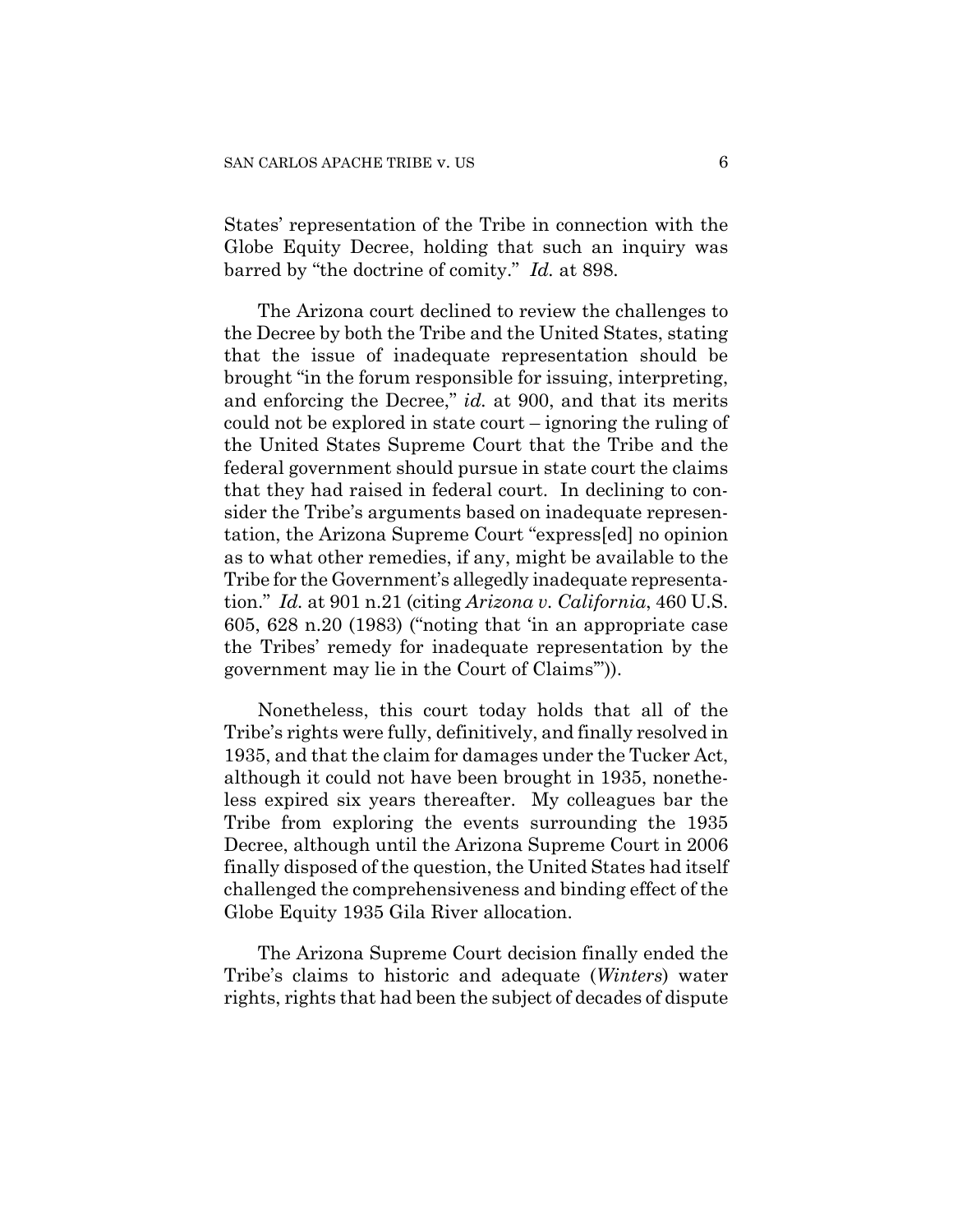and litigation. No monetary claims were extant, for the Tribe's concern was access to Gila River water. Until the present case, there was no monetary claim against the government, and thus no cause of action under the Tucker Act.

Precedent illustrates that monetary claims do not accrue against the United States until the claims have sufficiently ripened. In *Hopland Band of Pomo Indians v. United States*, 855 F.2d 1573, 1577 (Fed. Cir. 1988), this court held that "a cause of action against the government has 'first accrued' only when all the events which fix the government's alleged liability have occurred *and* the plaintiff was or should have been aware of their existence," in that case a Tucker Act claim for breach of trust with respect to an Indian tribe. In *Samish Indian Nation v. United States*, 419 F.3d 1355, 1369 (Fed. Cir. 2005), this court held that "the Samish claims did not accrue until the Samish, through their administrative challenges, obtained a final ruling by a district court under the APA," the court explaining that: "A claim accrues under [Tucker Act] § 2501 'when all events have occurred to fix the Government's alleged liability, entitling the claimant to demand payment and sue here for his money.'" (quoting *Martinez v. United States*, 333 F.3d 1295, 1303 (Fed. Cir. 2003) (en banc)).

The San Carlos Tribe's claim for water rights was not resolved until the Arizona Court held in 2006 that the Tribe's rights in the main stem of the Gila River were controlled by the Globe Equity Decree but that the Decree did not govern the tributaries. The United States had argued in Arizona that the Globe Equity Decree did not extinguish the Tribe's *Winters* rights. *See* U.S. Br. 31 (Ariz. 2005) ("In the present adjudication, the United States filed a statement of claimant on behalf of the Apaches asserting rights in the upper Gila River watershed beyond the rights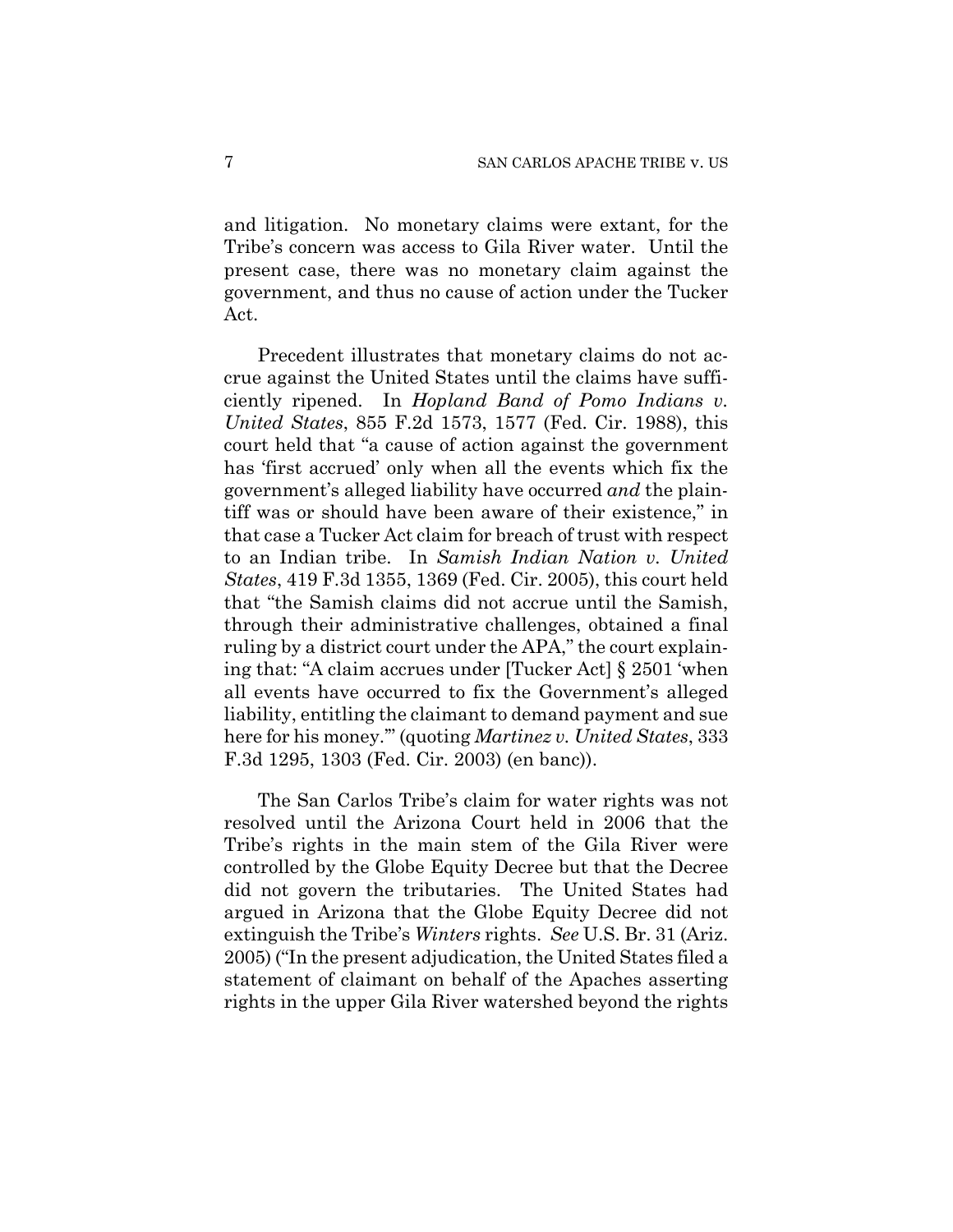(just noted) that are recognized in the Globe Equity Decree . . . In asserting these claims, the United States relies on the doctrine of federally reserved water rights. *See Winters v. United States*, 207 U.S. 564 (1908)."). The United States pointed out that the Decree states a priority date of 1846, which does not match the date of the founding of the San Carlos Reservation (1872), as it would if the Decree were based on *Winters* rights. *Id.* at 30; *Arizona v. California*, 373 U.S. at 600 (*Winters* rights are effective "as of the time the Indian Reservations were created.").

The United States also stated in the Arizona litigation that "the provisions in the Globe Equity Decree relating to the Apaches' rights are unconventional" and "have been subject to continuing controversy from their inception." U.S. Br. 29 (Ariz. 2005). The arguments by the United States in the Arizona litigation demonstrate that the controversy was continuing, and was generally understood to be continuing. Only after the water rights claim was finally lost in 2006, did a cause of action for monetary damages start to accrue. Until then, there was no ripened Tucker Act claim. The statute of limitations as to a claim in the Court of Federal Claims could not have started to run in 1935.

The case of *Catawba Indian Tribe of South Carolina v. United States*, 982 F.2d 1564 (Fed. Cir. 1993), relied on by the panel majority, is too remote, in fact and law, to govern this case. In *Catawba* this court held that the statute of limitations barred suit to recover certain lands or the value thereof, lands that had been removed from the Tribe by a 1959 statute (effective in 1962) that the Supreme Court ruled to be unambiguous on its face and "unmistakably clear" in *South Carolina v. Catawba Indian Tribe, Inc.*, 476 U.S. 498, 505 (1986). This court held that the statute of limitations accrued from the date of the 1959/1962 statute, or, at the latest, from 1972 when the ten-year period of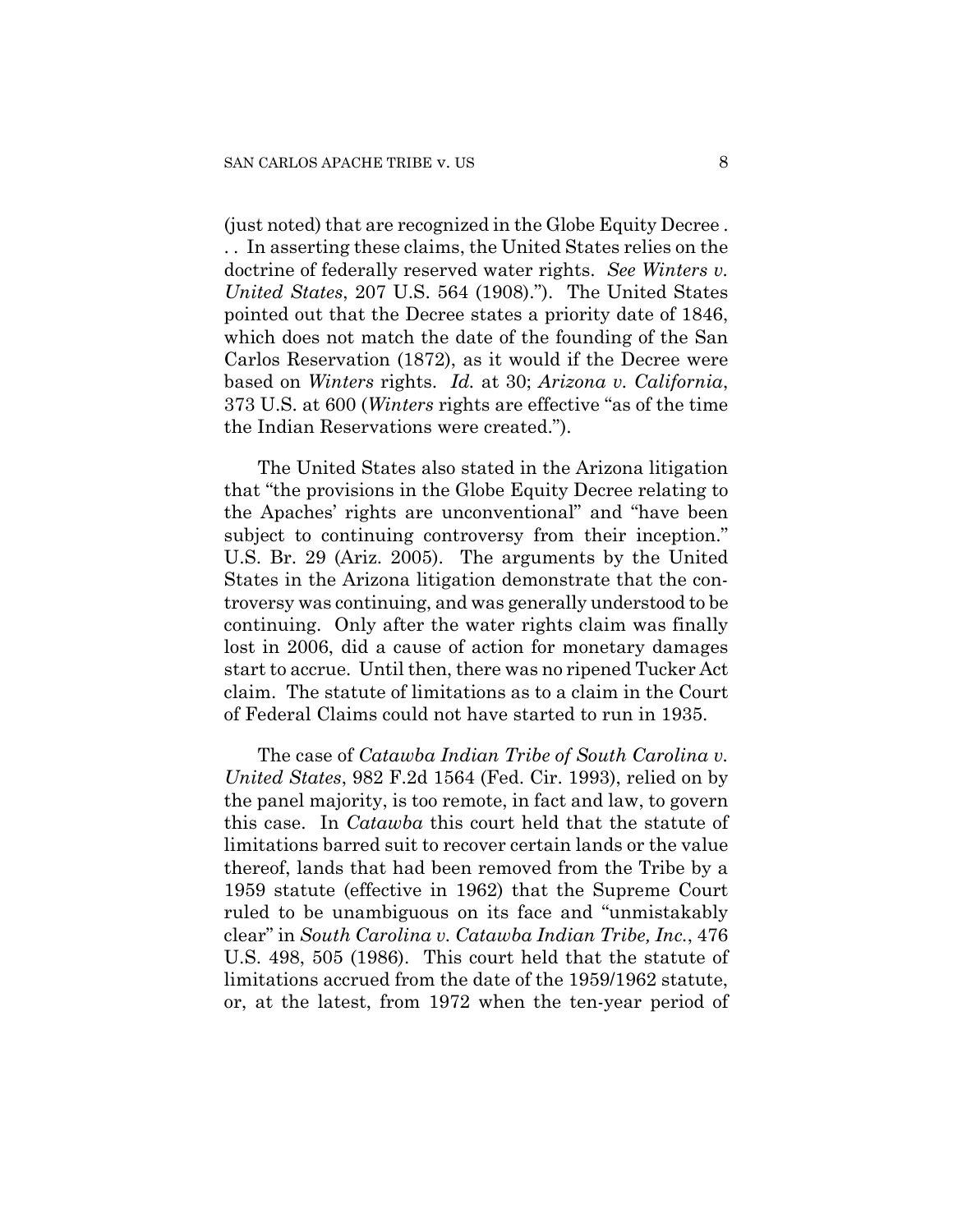adverse possession of the lands had run. *Catawba*, 982 F.2d. at 1571. In *Catawba* the United States refused to recognize the lands as belonging to the Tribe, whereas for the San Carlos water rights the United States supported the Tribe's claim, and the water rights issue was acknowledged by the Supreme Court to be unresolved when the issue was consigned to the Arizona courts for resolution.

Only after the highest court of Arizona ruled in 2006 that the Decree would be held operative against the Tribe to the preclusion of *Winters* rights, were the federal reserved and aboriginal water rights resolved. This is not a "tangential legal question," as the government now argues, U.S. Br. 27, but the core determinant of a claim for damages, a claim that accrued only after Arizona ruled that the water was finally lost. The 2006 Arizona ruling is akin to the threshold determination in *Samish Indian Nation*, 419 F.3d at 1373, where this court held that until wrongful action was shown to exist, the statute of limitations could not start to run against a Tucker Act suit for compensation for such wrongful act. The Samish Nation was required to obtain a determination of wrongfulness in the district court. In both cases, the statute of limitations could not start to run until an essential premise of the claim was resolved. *See id.* at 1369 ("If a necessary element to a claim must be established in a different forum, the claim will not accrue for § 2501 until that element is finally established in the other proceeding."). *Cf. White Mountain Apache Tribe v. Clark*, 604 F. Supp. 185, 190 (D. Ariz. 1984) (dismissing the Tribe's federal claims as premature until the Tribe's water rights were determined in the Arizona state forum).

The San Carlos Tribe has persistently argued that it was not adequately represented in connection with the 1935 Decree, and in the Arizona courts the United States urged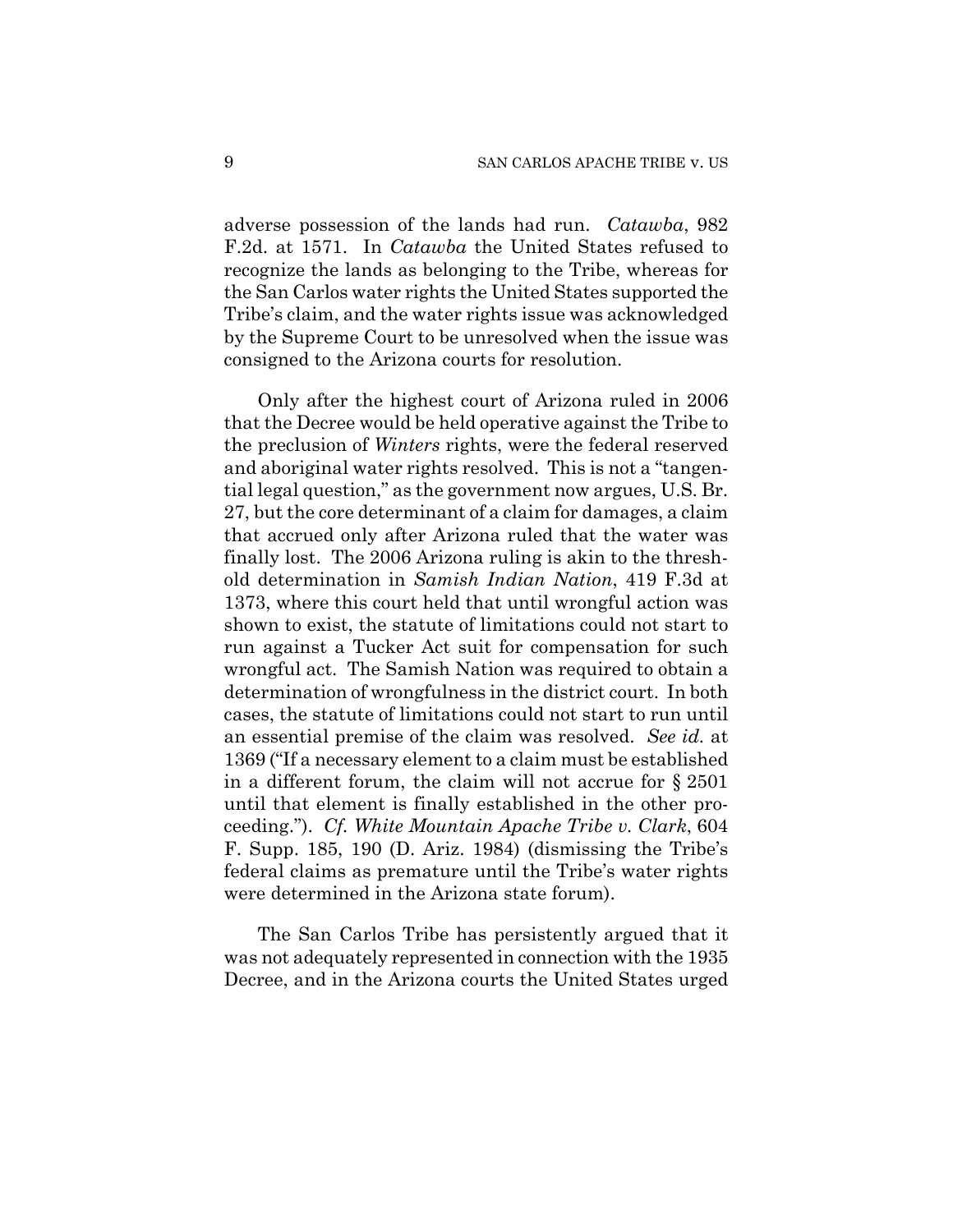that the Tribe was entitled to a hearing on this issue, stating:

[W]e support the Apaches' request for a remand to the Superior Court for further proceedings on the Apaches' argument under Section 42(1)(e) of the Restatement (Second) of Judgments. . . . As we explained, under controlling precedent of the Ninth Circuit, the inadequate representation exception to res judicata, as set out in Section 42(1)(e) of the Restatement (Second) of Judgments is available to the Apaches. The Apaches clearly raised this exception in the proceedings below and the Superior Court clearly failed to address it, either on the law or facts . . . there is no denying that the Superior Court gave the Apaches' arguments short shrift.

U.S. Reply Br. 62, 70, *In re: The General Adjudication of all Rights to use Water in the Gila River Sys. and Source*, No. WC-02-0003-IR (Ariz. 2006). Until the Arizona Supreme Court declined to decide this issue, the binding effect of the Global Equity Decree remained in contention, for precedent supports the Tribe's argument that since it was not a party, and since it was inadequately represented, it was not bound. *See United States v. Truckee-Carson Irrigation District*, 649 F.2d 1286, 1307 (9th Cir. 1981) ("When the government breaches its trust to the Tribes while openly advancing its own interest the Tribe is not necessarily bound . . . such a limitation to preclusion based on due process is proper.").

"Because of its treaty and statutory obligations to tribal nations, the United States must be held to the most exacting fiduciary standards in its relationship with the Indian beneficiaries." *The Shoshone Indian Tribe of the Wind River Reservation v. United States*, 364 F.3d 1339, 1348 (Fed. Cir. 2004); *see generally Nevada v. United States*, 463 U.S. at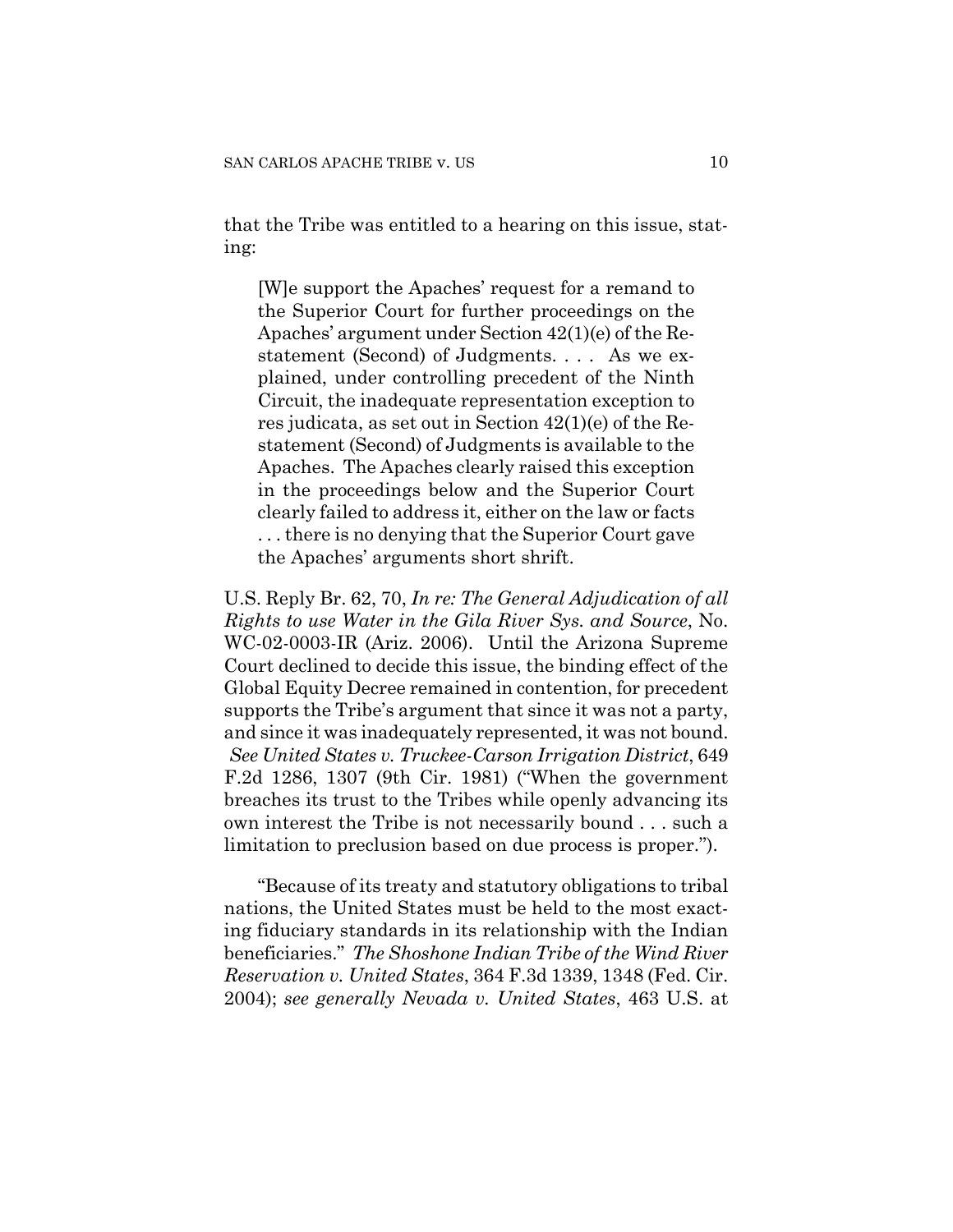127 ("This Court has long recognized the distinctive obligation of trust incumbent upon the Government in its dealings with Indian tribes."). Basic principles of due process and fiduciary obligations establish that inadequate representation by a trustee renders the action non-binding on the purported beneficiary. *See* Restatement Second of Judgments  $$42(1)(e)$  (1982) ("A person is not bound by a judgment for or against a party who purports to represent him if

. . . The representative failed to prosecute or defend the action with due diligence and reasonable prudence, and the opposing party was on notice of facts making that failure apparent."). *Cf. Pelt v. Utah*, 539 F.3d 1271, 1284-89 (10th Cir. 2008) (Navajo beneficiaries of oil and gas royalty fund administered by the state, requesting an accounting, were not bound by previous class actions to which these beneficiaries were not parties, since their interests were not adequately represented as required by due process, for the absent beneficiaries' interests were not "vigorously pursued and protected"). These principles further impugn the finality of the 1935 Decree as to the Tribe, for, as stated in *Hopland Band of Pomo Indians*, "[t]he general rule is that the statute of limitations 'does not run against a beneficiary in favor of a trustee until the trust is repudiated and the fiduciary relationship is terminated.'" 855 F.2d at 1578 (quoting *Manchester Band of Pomo Indians, Inc. v. United States*, 363 F. Supp. 1238, 1249 (N.D. Cal. 1973)).

In the analogous case of *Fort Mojave Indian Tribe v. United States*, 23 Cl. Ct. 417 (1991), aff'd, No. 95-5014, 1995 U.S. App. LEXIS 23960 (Fed. Cir. 1995), the Fort Mojave Tribe sought damages for loss of water rights due to allegedly inadequate representation by the United States as trustee in litigation leading to a 1964 consent decree. The government argued that the Tribe's claim for damages accrued with the 1964 decree and thus was barred by the statute of limitations. The Court of Federal Claims held,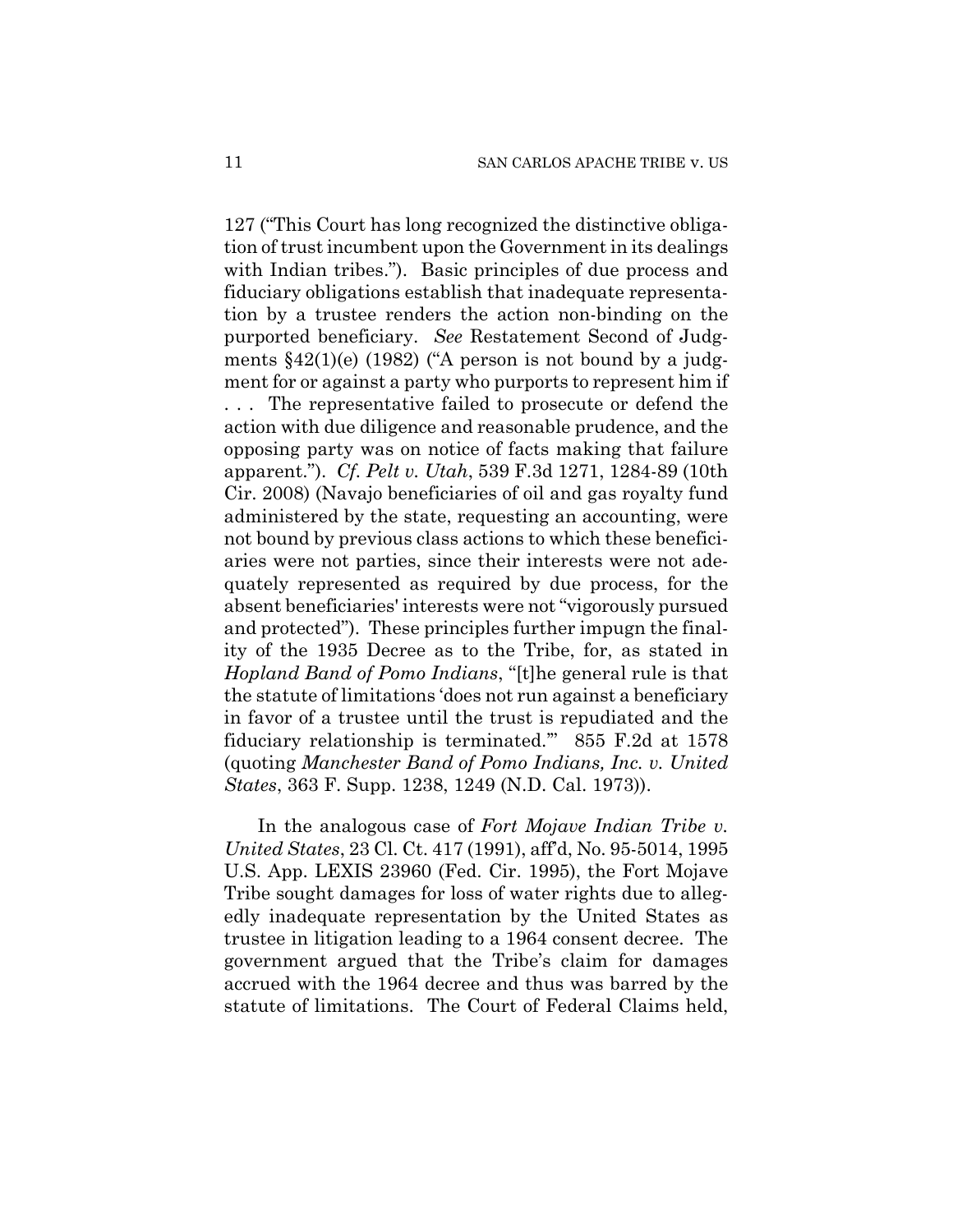and this court affirmed, that the Tribe's claim did not accrue until 1983, when the Supreme Court, in *Arizona v. California*, 460 U.S. 605 (1983), finally interpreted the rights established by the 1964 decree.

In *Fort Mojave*, as in this case, the United States had stood together with the Tribe in litigation attempting to secure additional water rights for the Tribe, and the United States had acted as trustee for the Tribe in entering the earlier consent decree. The Claims Court reasoned: "Since the ultimate outcome of the United States' continuing trust actions (both pre- and post-1963) remained very much in doubt until the Supreme Court's 1983 decision, 'all the events' which fixed liability for a breach of trust had not occurred until the issuance of that decision." *Fort Mojave*, 23 Cl. Ct. at 429. The court pointed out that the government's position "would demand that plaintiffs file their breach of trust action at a time when, rather than assuming a position adverse to plaintiffs' interests, the United States had acknowledged its error and was working hand in hand with plaintiffs in an effort to redress that error." *Id.* at 431.[1](#page-29-0) This reasoning remains apt, along with the court's observation that no precedent supported the government's position that the action for damages was time barred under such circumstances. *Id.* As this court explained in *Bayou Des Familles Dev. Corp. v. United States*, 130 F.3d 1034,

<span id="page-29-0"></span> $\overline{a}$ 1The panel majority states that the Tribe waived this line of argument in the Court of Federal Claims. Maj. Op. at 16. That is contrary to the record. *See* Pl.'s Resp. to Def.'s Mot. to Dismiss at 26, *San Carlos Apache Tribe v. United States*, 09-46 (Fed. Cl. Jun. 23, 2009) ("[I]f the Tribe had brought the present monetary damages claim before 2006, the U.S. would no doubt have argued that the claim was not ripe as the Tribe and the U.S. were both seeking to obtain additional water rights for the Tribe in the Gila Adjudication, [and] claims for these additional water rights were unresolved.").